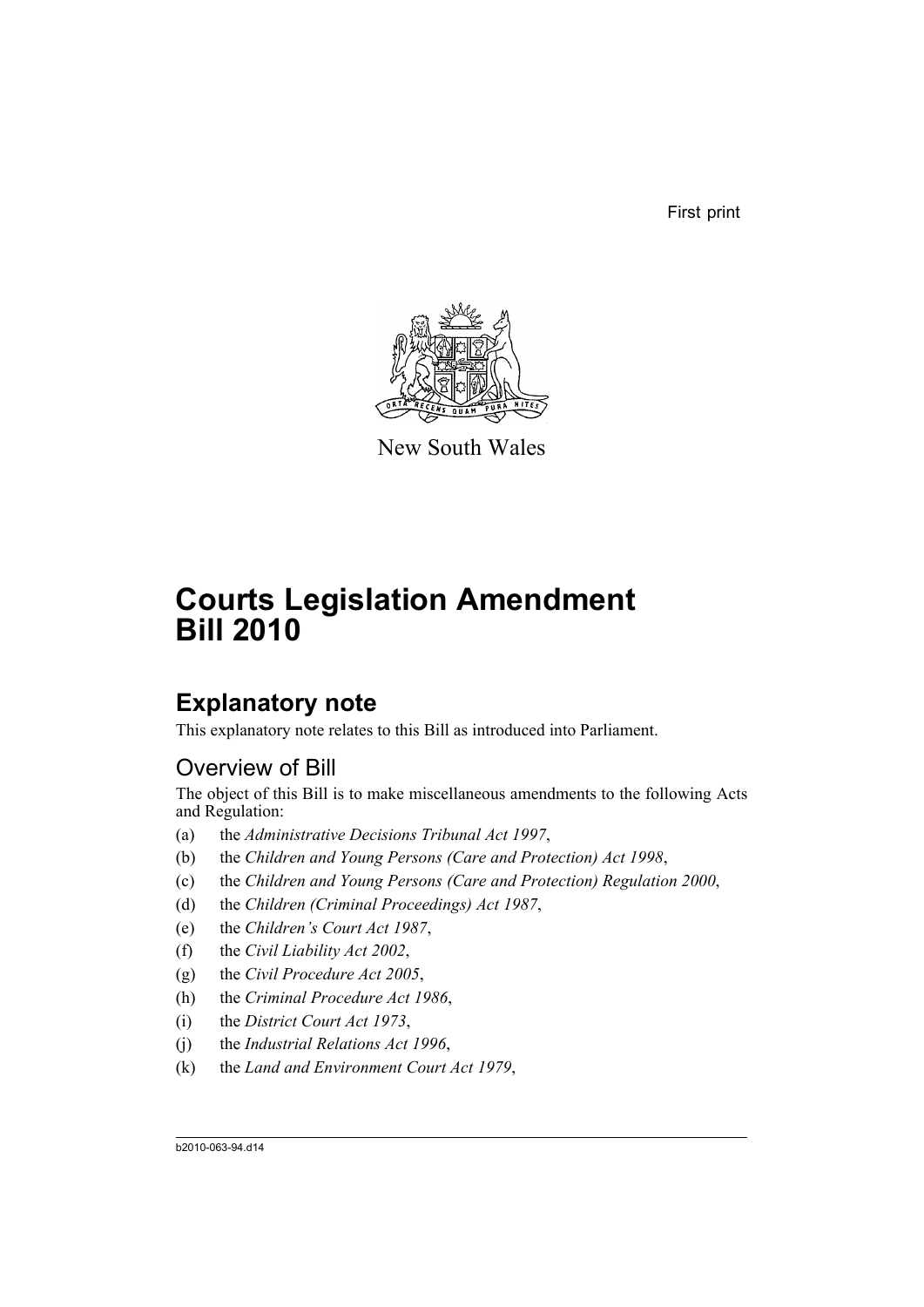Explanatory note

- (l) the *Legal Profession Act 2004*,
- (m) the *Local Court Act 2007*,
- (n) the *Supreme Court Act 1970*,
- (o) the *Victims Support and Rehabilitation Act 1996*.

The amendments to each of these Acts and the Regulation are explained in detail in the explanatory note relating to the Act or Regulation concerned set out in Schedule 1.

# Outline of provisions

**Clause 1** sets out the name (also called the short title) of the proposed Act.

**Clause 2** provides for the commencement of the proposed Act (with exceptions specified in Schedule 1 to the proposed Act) on the date of assent to the proposed Act.

**Clause 3** makes it clear that the explanatory notes contained in Schedule 1 do not form part of the proposed Act.

# **Schedule 1 Amendment of Acts and Regulation**

**Schedule 1** contains the amendments to various Acts and the Regulation referred to in the Overview.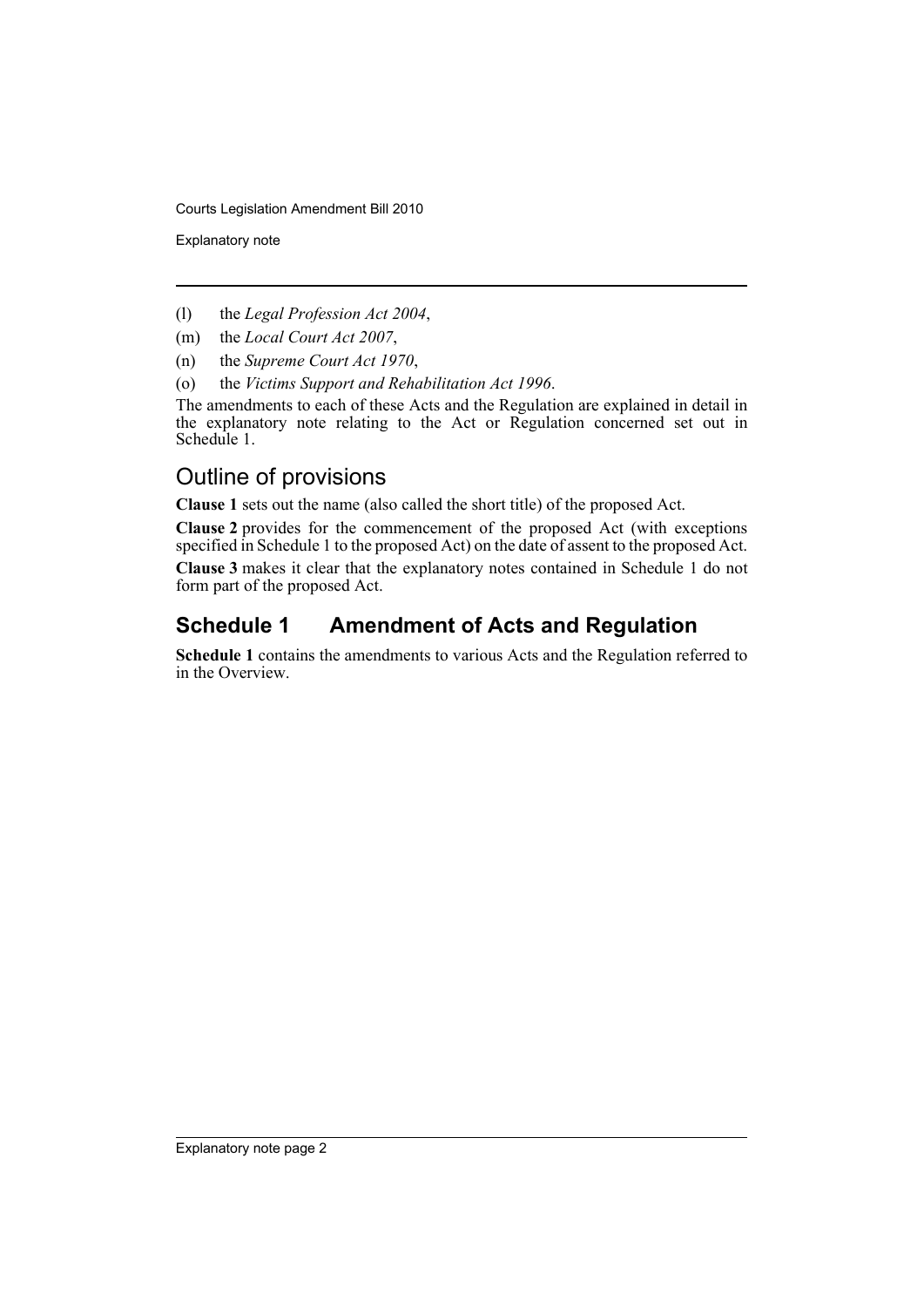First print



New South Wales

# **Courts Legislation Amendment Bill 2010**

# **Contents**

|   |                                             | Page |
|---|---------------------------------------------|------|
|   | Name of Act                                 |      |
|   | Commencement                                |      |
| 3 | Explanatory notes                           |      |
|   | Schedule 1 Amendment of Acts and Regulation |      |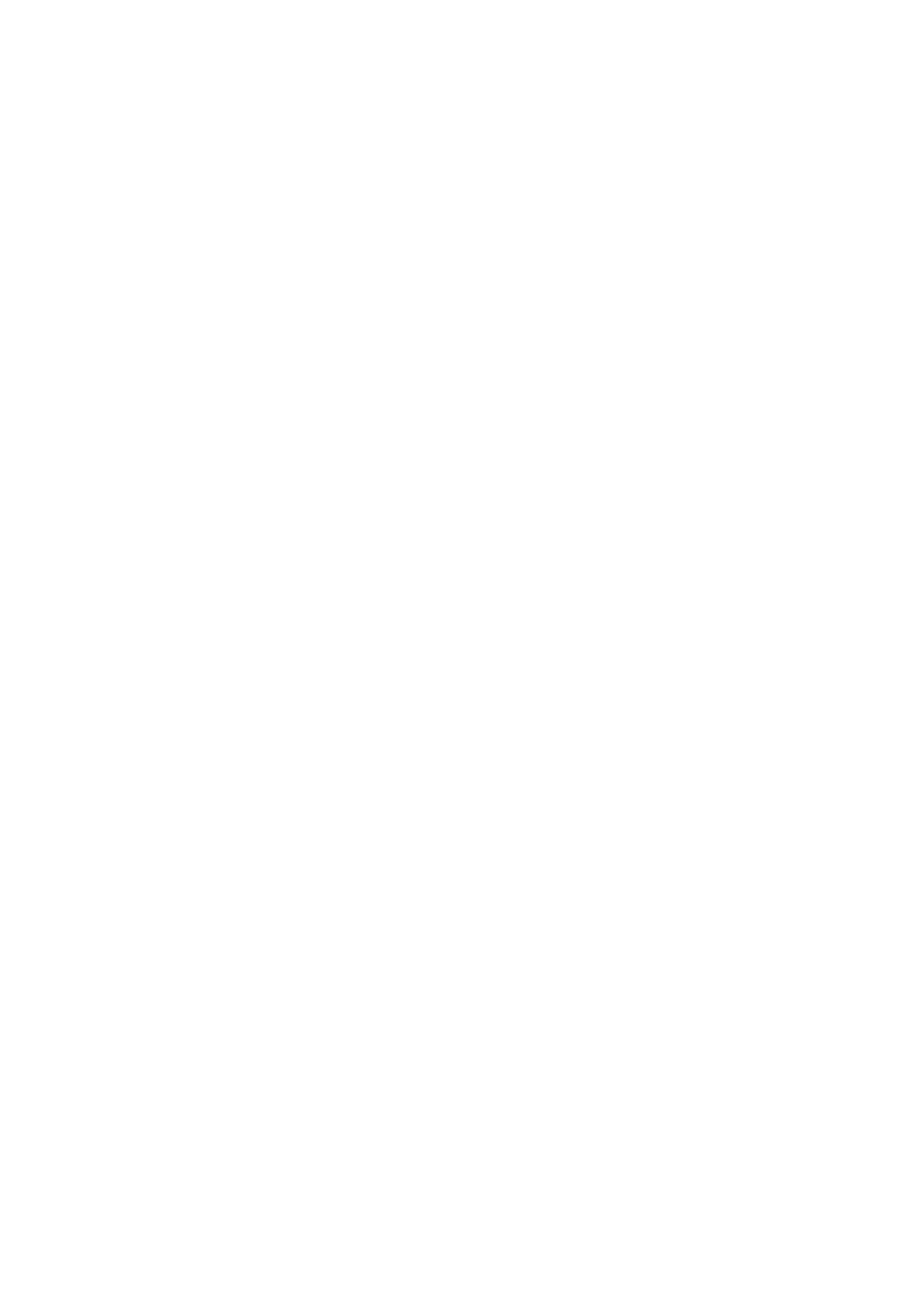

New South Wales

# **Courts Legislation Amendment Bill 2010**

No , 2010

# **A Bill for**

An Act to amend certain Acts and a Regulation with respect to courts and tribunals and civil and criminal procedure.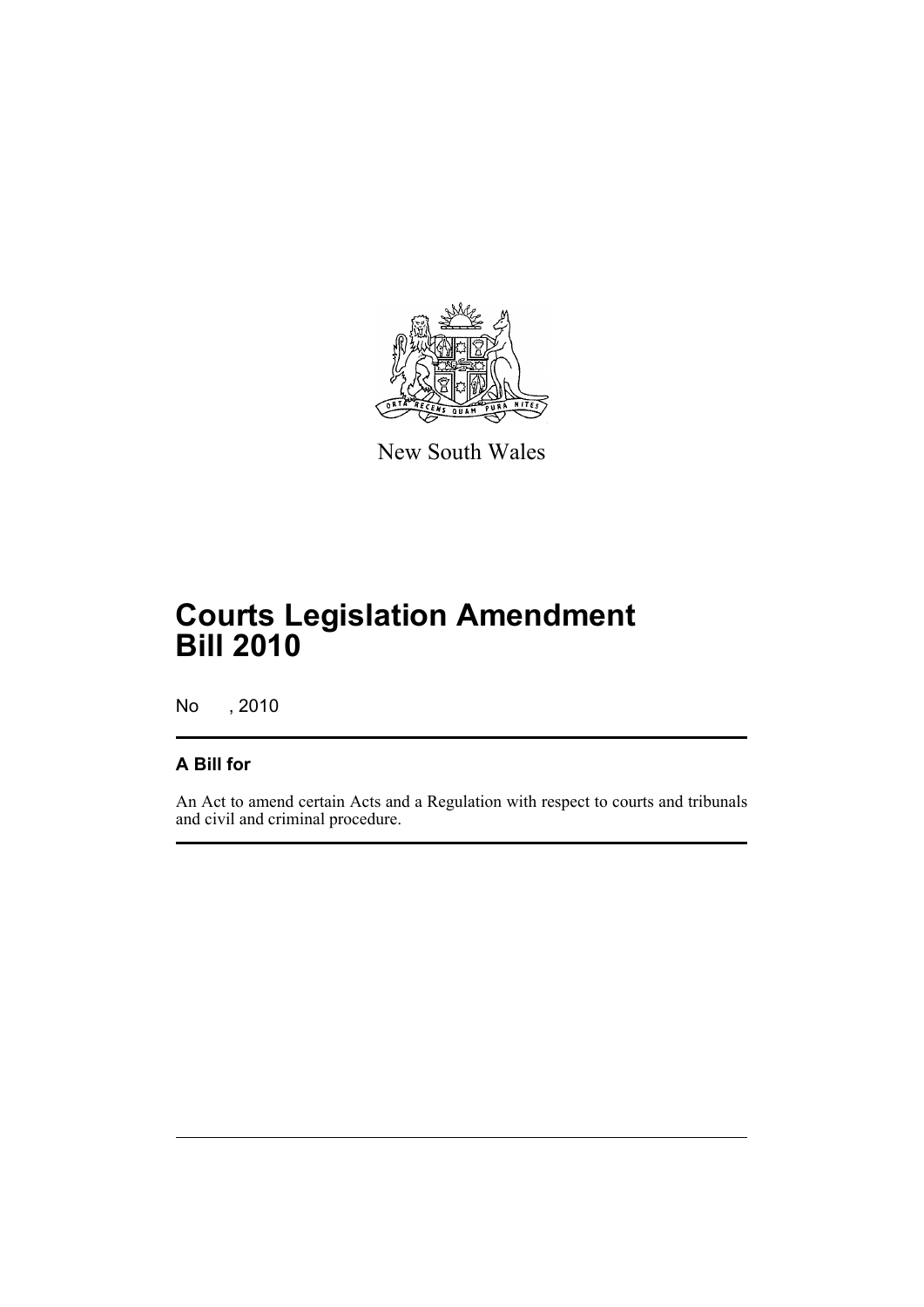<span id="page-5-2"></span><span id="page-5-1"></span><span id="page-5-0"></span>

|              |             | The Legislature of New South Wales enacts:                                                                                                                                                                                                    |                   |  |  |  |
|--------------|-------------|-----------------------------------------------------------------------------------------------------------------------------------------------------------------------------------------------------------------------------------------------|-------------------|--|--|--|
| 1            | Name of Act |                                                                                                                                                                                                                                               |                   |  |  |  |
|              |             | This Act is the Courts Legislation Amendment Act 2010.                                                                                                                                                                                        | 3                 |  |  |  |
| $\mathbf{2}$ |             | <b>Commencement</b>                                                                                                                                                                                                                           | 4                 |  |  |  |
|              | (1)         | This Act commences on the date of assent to this Act, except as<br>provided by subsection (2).                                                                                                                                                | 5<br>6            |  |  |  |
|              | (2)         | The amendments made by Schedule 1 commence on the day or days<br>specified in that Schedule in relation to the amendments concerned. If a<br>commencement day is not specified, the amendments commence on the<br>date of assent to this Act. | 7<br>8<br>9<br>10 |  |  |  |
| 3            |             | <b>Explanatory notes</b>                                                                                                                                                                                                                      | 11                |  |  |  |
|              |             | The matter appearing under the heading "Explanatory note" in<br>Schedule 1 does not form part of this Act.                                                                                                                                    | 12<br>13          |  |  |  |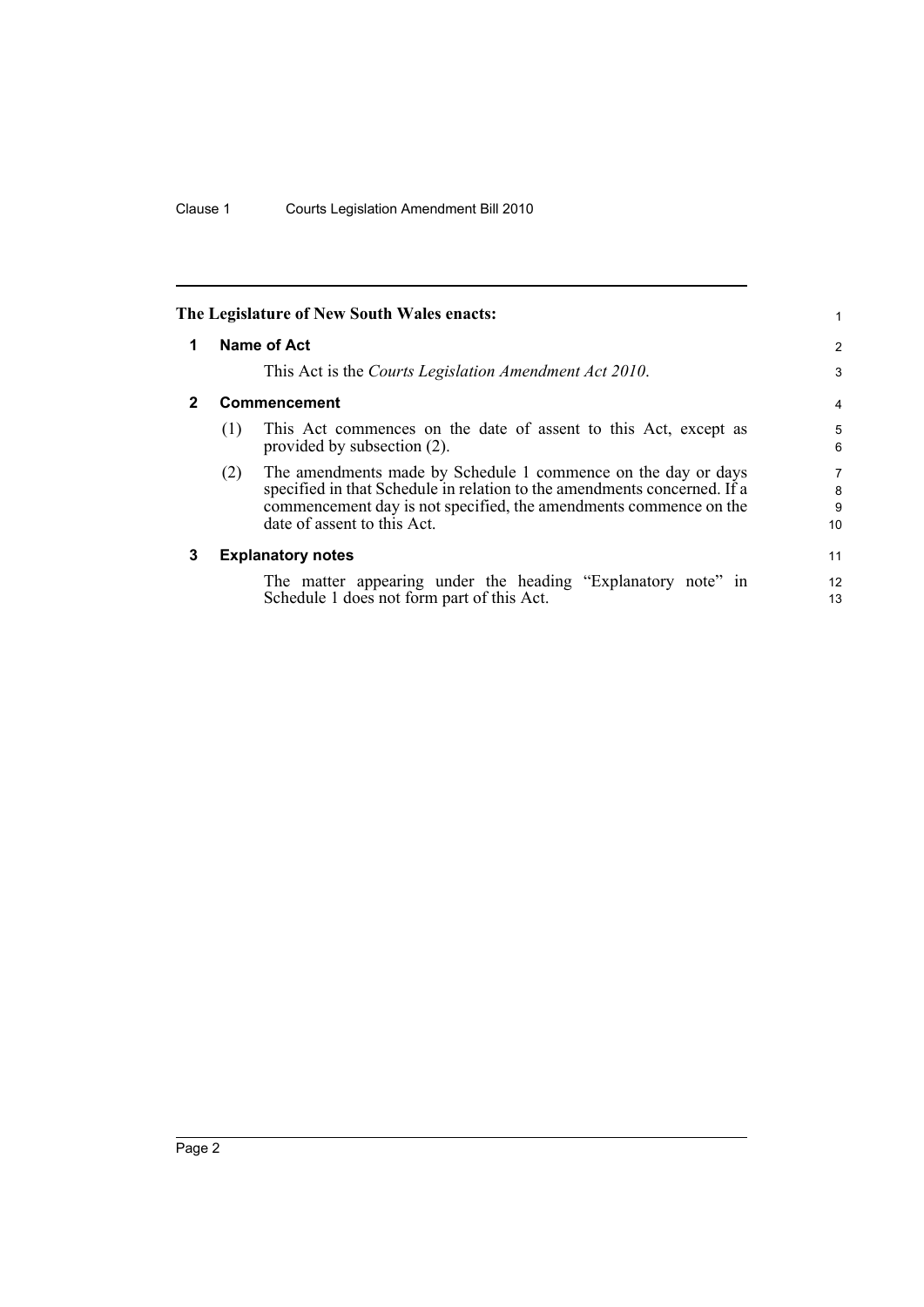<span id="page-6-0"></span>

|       | <b>Schedule 1</b>   | <b>Amendment of Acts and Regulation</b>                                                                                                                                                                                                                                                                                                                                            | $\mathbf{1}$                     |
|-------|---------------------|------------------------------------------------------------------------------------------------------------------------------------------------------------------------------------------------------------------------------------------------------------------------------------------------------------------------------------------------------------------------------------|----------------------------------|
| 1.1   |                     | <b>Administrative Decisions Tribunal Act 1997 No 76</b>                                                                                                                                                                                                                                                                                                                            | $\overline{2}$                   |
| [1]   | ancillary functions | Section 24A Constitution of Tribunal for exercise of interlocutory and                                                                                                                                                                                                                                                                                                             | 3<br>4                           |
|       |                     | Insert in alphabetical order in section 24A (1):                                                                                                                                                                                                                                                                                                                                   | 5                                |
|       |                     | <i>ancillary function</i> means any of the following:                                                                                                                                                                                                                                                                                                                              | 6                                |
|       |                     | the making of an order or other decision by the Tribunal<br>(a)<br>(including an Appeal Panel of the Tribunal) in relation to<br>the awarding of costs in proceedings in the Tribunal,                                                                                                                                                                                             | 7<br>8<br>9                      |
|       |                     | the function of determining whether the Tribunal<br>(b)<br>(including an Appeal Panel of the Tribunal) has<br>jurisdiction to deal with a matter.                                                                                                                                                                                                                                  | 10<br>11<br>12                   |
| [2]   |                     | Section 24A (2) and (2A)                                                                                                                                                                                                                                                                                                                                                           | 13                               |
|       |                     | Omit "interlocutory functions" wherever occurring.                                                                                                                                                                                                                                                                                                                                 | 14                               |
|       |                     | Insert instead "interlocutory or ancillary functions".                                                                                                                                                                                                                                                                                                                             | 15                               |
| $[3]$ | Section 24A (3)     |                                                                                                                                                                                                                                                                                                                                                                                    | 16                               |
|       |                     | Omit "interlocutory function".                                                                                                                                                                                                                                                                                                                                                     | 17                               |
|       |                     | Insert instead "interlocutory or ancillary function".                                                                                                                                                                                                                                                                                                                              | 18                               |
| [4]   |                     | Section 73 Procedure of the Tribunal generally                                                                                                                                                                                                                                                                                                                                     | 19                               |
|       |                     | Insert after section $73(5)$ :                                                                                                                                                                                                                                                                                                                                                     | 20                               |
|       | (5A)                | An application made to the Tribunal to reinstate proceedings<br>under subsection $(5)$ (h) must be made:                                                                                                                                                                                                                                                                           | 21<br>22                         |
|       |                     | within 28 days after the Tribunal dismissed the<br>(a)<br>proceedings that are sought to be reinstated, or                                                                                                                                                                                                                                                                         | 23<br>24                         |
|       |                     | within such further time as the Tribunal may allow.<br>(b)                                                                                                                                                                                                                                                                                                                         | 25                               |
| [5]   |                     | Section 113 Right to appeal against appealable decisions of the Tribunal                                                                                                                                                                                                                                                                                                           | 26                               |
|       |                     | Insert after section 113 (2D):                                                                                                                                                                                                                                                                                                                                                     | 27                               |
|       | (2E)                | If an appeal is made under subsections $(1)$ and $(2)$ against the<br>exercise of an ancillary function (within the meaning of<br>section 24A) by the Tribunal, the Appeal Panel may be<br>constituted in the same way as an Appeal Panel may be<br>constituted under subsection (2B) in relation to appeals against<br>the exercise of an interlocutory function by the Tribunal. | 28<br>29<br>30<br>31<br>32<br>33 |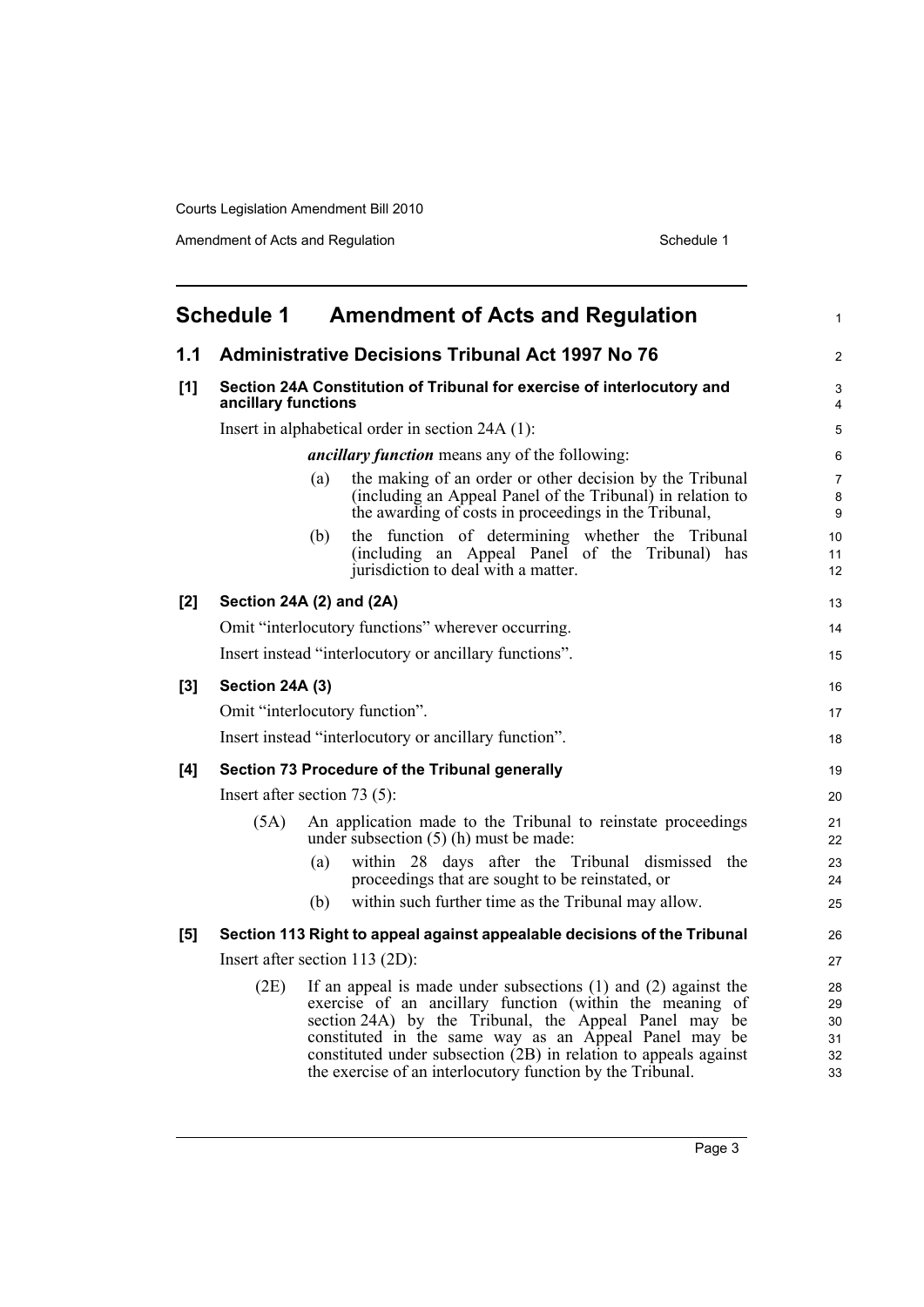| (2F) |  | The provisions of subsection $(2E)$ : |  |  |
|------|--|---------------------------------------|--|--|
|------|--|---------------------------------------|--|--|

|     | (2F)                    |     | The provisions of subsection $(2E)$ :                                                                                                                                                                                                                                                                                                                                                                          | $\mathbf{1}$                  |
|-----|-------------------------|-----|----------------------------------------------------------------------------------------------------------------------------------------------------------------------------------------------------------------------------------------------------------------------------------------------------------------------------------------------------------------------------------------------------------------|-------------------------------|
|     |                         | (a) | have effect despite any other requirement of this Act or any<br>other enactment relating to the constitution of an Appeal<br>Panel for the exercise of its functions (including<br>section 24A), and                                                                                                                                                                                                           | $\overline{2}$<br>3<br>4<br>5 |
|     |                         | (b) | do not prevent a differently constituted Appeal Panel from<br>determining an appeal under subsections $(1)$ and $(2)$ if the<br>Panel is duly constituted to exercise that function apart<br>from subsection $(2E)$ .                                                                                                                                                                                          | 6<br>$\overline{7}$<br>8<br>9 |
| [6] |                         |     | <b>Schedule 2 Composition and functions of Divisions</b>                                                                                                                                                                                                                                                                                                                                                       | 10                            |
|     |                         |     | Omit "practising legal practitioner" from clause 3 (1) of Part 1.                                                                                                                                                                                                                                                                                                                                              | 11                            |
|     |                         |     | Insert instead "judicial member".                                                                                                                                                                                                                                                                                                                                                                              | $12 \overline{ }$             |
| [7] |                         |     | <b>Schedule 5 Savings and transitional provisions</b>                                                                                                                                                                                                                                                                                                                                                          | 13                            |
|     |                         |     | Insert at the end of clause $1(1)$ :                                                                                                                                                                                                                                                                                                                                                                           | 14                            |
|     |                         |     | Courts Legislation Amendment Act 2010, to the extent that it<br>amends this Act                                                                                                                                                                                                                                                                                                                                | 15<br>16                      |
| [8] | <b>Schedule 5</b>       |     |                                                                                                                                                                                                                                                                                                                                                                                                                | 17                            |
|     |                         |     | Insert at the end of the Schedule (with appropriate Part and clause numbers):                                                                                                                                                                                                                                                                                                                                  | 18                            |
|     | <b>Part</b>             |     | Provision consequent on enactment of<br><b>Courts Legislation Amendment Act 2010</b>                                                                                                                                                                                                                                                                                                                           | 19<br>20                      |
|     |                         |     | <b>Constitution of Tribunal in Community Services Division</b>                                                                                                                                                                                                                                                                                                                                                 | 21                            |
|     |                         |     | The amendment made to clause 3 of Part 1 of Schedule 2 by the<br>Courts Legislation Amendment Act 2010 extends to proceedings<br>that were pending (but not yet heard) before the commencement<br>of the amendment.                                                                                                                                                                                            | 22<br>23<br>24<br>25          |
|     | <b>Explanatory note</b> |     |                                                                                                                                                                                                                                                                                                                                                                                                                | 26                            |
|     |                         |     | Items [1]-[3] of the proposed amendments to the Administrative Decisions Tribunal Act<br>1997 (the Act) enable the Administrative Decisions Tribunal to be constituted by a<br>single judicial member (in proceedings at first instance) or by a presidential judicial<br>member (in proceedings on appeal) for the purpose of determining costs or whether a<br>matter is within the Tribunal's jurisdiction. | 27<br>28<br>29<br>30<br>31    |
|     |                         |     | Item [4] of the proposed amendments to the Act requires an application for the<br>reinstatement of proceedings that have been dismissed because of an applicant's<br>failure to appear to be made within 28 days after the dismissal of the proceedings or<br>such further period as the Tribunal may allow.                                                                                                   | 32<br>33<br>34<br>35          |
|     |                         |     | Item [5] of the proposed amendments to the Act enables an appeal to an Appeal Panel                                                                                                                                                                                                                                                                                                                            | 36                            |

38

from a decision of the Tribunal in relation to jurisdiction or costs to be heard by an Appeal Panel constituted in the same way as an Appeal Panel may be constituted in

**[8]**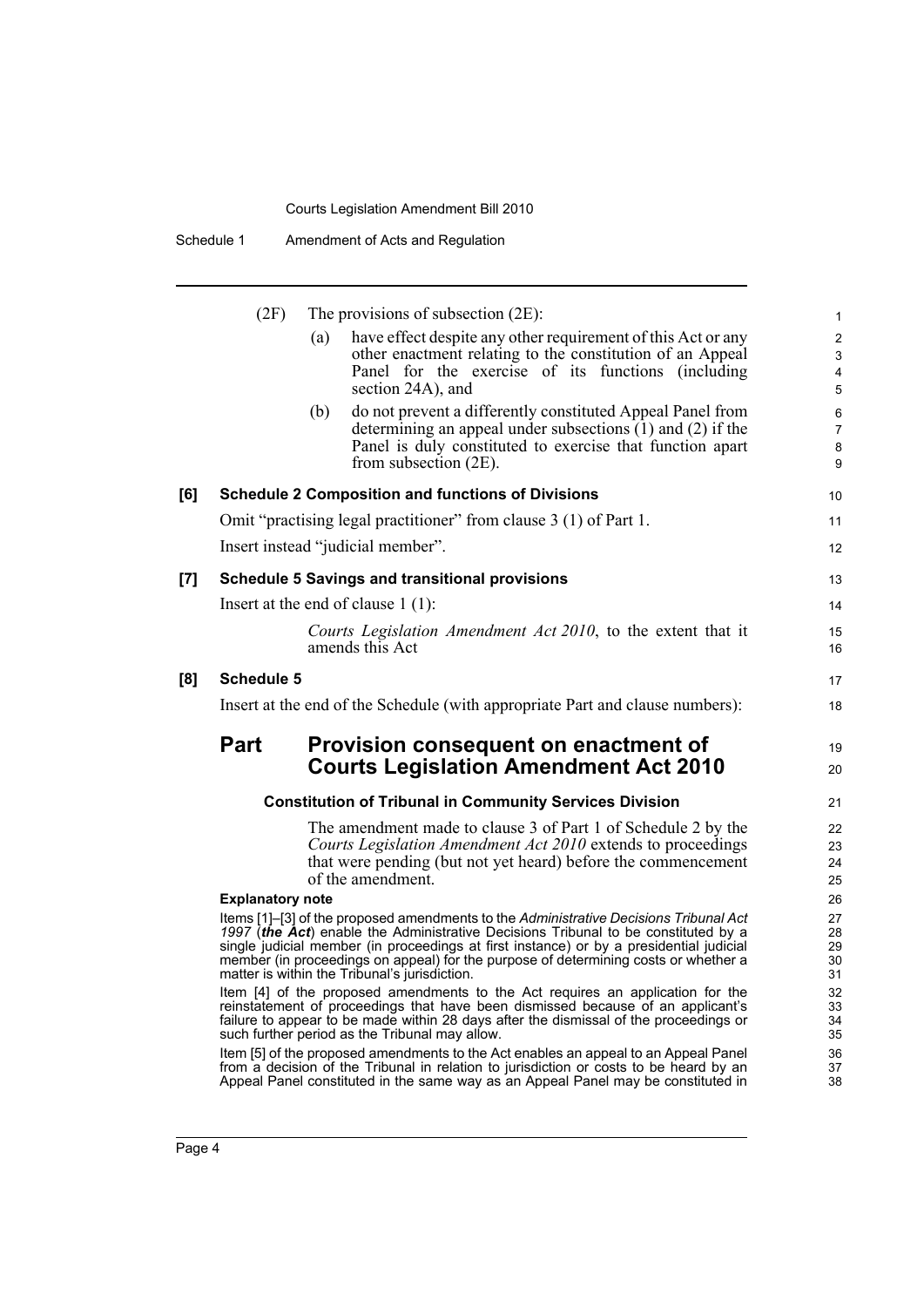Amendment of Acts and Regulation Schedule 1

relation to an appeal against an interlocutory decision. The amendment is consequential on the amendments to the Act proposed to be made by items [1]–[3]. Item [6] of the proposed amendments to the Act provides for the Tribunal in its Community Services Division to be constituted in certain circumstances by 3 Division members, one of whom must be a judicial member. Currently, the Act provides for the Tribunal in that Division to be constituted by 3 Division members, one of whom must be a practising legal practitioner. Item [8] of the proposed amendments inserts a transitional provision relating to the amendment proposed to be made by item [6]. Item [7] of the proposed amendments to the Act enables the Governor to make regulations of a savings or transitional nature consequent on the enactment of the proposed amendments to the Act. **1.2 Children and Young Persons (Care and Protection) Act 1998 No 157 [1] Section 3 Definitions** Omit "preliminary conference" from paragraph (b) of the definition of *non-court proceedings*. Insert instead "dispute resolution conference". **[2] Section 65 Dispute resolution conferences** Omit "preliminary conference" from section 65 (1), (1A) and (3) wherever occurring. Insert instead "dispute resolution conference". **[3] Section 65 (2) and (2A)** Omit section 65 (2). Insert instead: (2) The purpose of a dispute resolution conference is to provide the parties with an opportunity to agree on action that should be taken in the best interests of the child or young person concerned. (2A) In conducting a dispute resolution conference, a Children's Registrar is to act as a conciliator between the parties. In so doing: (a) the Children's Registrar should seek to encourage the parties to agree on action that should be taken in relation to the child or young person concerned (including the formulation of final or interim orders that may be made by consent), or (b) if the parties cannot agree on the action to be taken in relation to the child or young person, the Children's Registrar should encourage the parties: (i) to identify areas of agreement between the parties, and 1 2 3 4 5 6 7 8 9 10 11 12 13 14 15 16 17 18 19 20 21 22 23 24 25 26 27 28 29 30 31 32 33 34 35 36 37 38 39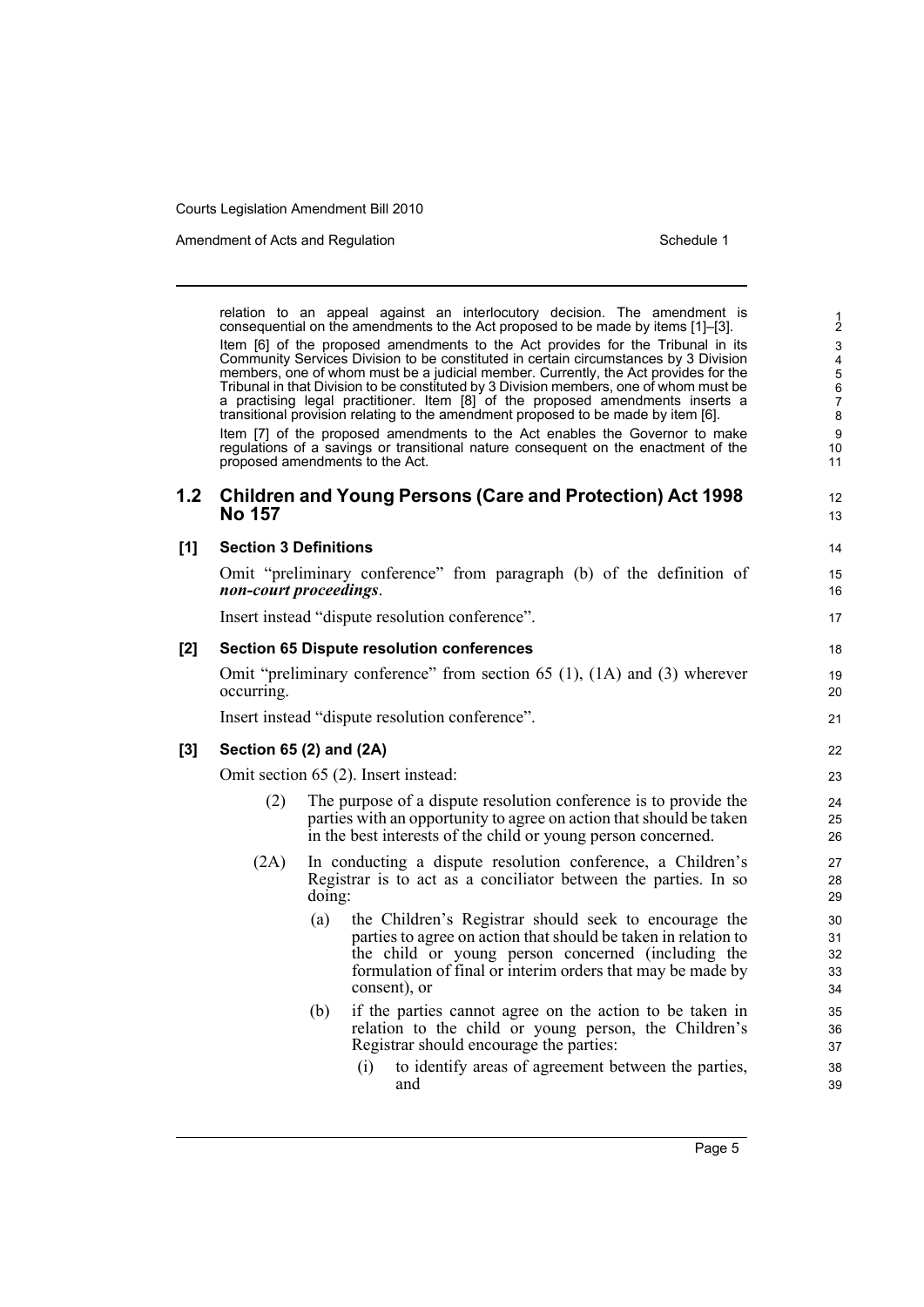|     | (ii)                                                                   | to identify issues in dispute between the parties, and                                                                                                                                                                                                                                                                                                                                                                                                                                                                                                                                                                                                                                      |  |
|-----|------------------------------------------------------------------------|---------------------------------------------------------------------------------------------------------------------------------------------------------------------------------------------------------------------------------------------------------------------------------------------------------------------------------------------------------------------------------------------------------------------------------------------------------------------------------------------------------------------------------------------------------------------------------------------------------------------------------------------------------------------------------------------|--|
|     | (iii)                                                                  | to determine the best way of resolving any issues in<br>dispute, including by referring the application to<br>independent alternative dispute resolution, and                                                                                                                                                                                                                                                                                                                                                                                                                                                                                                                               |  |
|     | (iv)                                                                   | if it is not appropriate to refer the application to<br>independent alternative dispute resolution, to set a<br>timetable for the hearing of the application by the<br>Children's Court.                                                                                                                                                                                                                                                                                                                                                                                                                                                                                                    |  |
| [4] | <b>Section 264 Regulations</b>                                         |                                                                                                                                                                                                                                                                                                                                                                                                                                                                                                                                                                                                                                                                                             |  |
|     |                                                                        | Omit "preliminary conferences" from section 264 (1A) (c).                                                                                                                                                                                                                                                                                                                                                                                                                                                                                                                                                                                                                                   |  |
|     | Insert instead "dispute resolution conferences".                       |                                                                                                                                                                                                                                                                                                                                                                                                                                                                                                                                                                                                                                                                                             |  |
| [5] |                                                                        | Schedule 3 Savings, transitional and other provisions                                                                                                                                                                                                                                                                                                                                                                                                                                                                                                                                                                                                                                       |  |
|     | Insert at the end of clause $1(1)$ :                                   |                                                                                                                                                                                                                                                                                                                                                                                                                                                                                                                                                                                                                                                                                             |  |
|     | amends this Act                                                        | Courts Legislation Amendment Act 2010, to the extent that it                                                                                                                                                                                                                                                                                                                                                                                                                                                                                                                                                                                                                                |  |
|     | consequential amendments.<br>amendments to the Act.                    | Items [2] and [3] of the proposed amendments to the Children and Young Persons<br>(Care and Protection) Act 1998 (the Act) confirm that preliminary conferences held<br>under section 65 of the Act are intended to be used for the purpose of dispute<br>resolution. To emphasise this purpose, such conferences will be renamed as "dispute<br>resolution conferences" and the role of a Children's Registrar as a conciliator in such<br>conferences is reaffirmed. Items [1] and [4] of the proposed amendments make<br>Item [5] of the proposed amendments enables the Governor to make regulations of a<br>savings or transitional nature consequent on the enactment of the proposed |  |
| 1.3 | <b>Regulation 2000</b>                                                 | <b>Children and Young Persons (Care and Protection)</b>                                                                                                                                                                                                                                                                                                                                                                                                                                                                                                                                                                                                                                     |  |
|     | resolution                                                             | Clause 11 Protection of information disclosed in alternative dispute                                                                                                                                                                                                                                                                                                                                                                                                                                                                                                                                                                                                                        |  |
|     |                                                                        | Omit "preliminary conference" wherever occurring in paragraph (b) of the<br>definition of <i>alternative dispute resolution</i> in clause 11 (1).                                                                                                                                                                                                                                                                                                                                                                                                                                                                                                                                           |  |
|     | Insert instead "dispute resolution conference".                        |                                                                                                                                                                                                                                                                                                                                                                                                                                                                                                                                                                                                                                                                                             |  |
|     | <b>Explanatory note</b><br>to be made to that section by Schedule 1.2. | The proposed amendment to the Children and Young Persons (Care and Protection)<br>Regulation 2000 makes an amendment that is consequential on the renaming of a<br>preliminary conference under section 65 of the Children and Young Persons (Care and<br><i>Protection</i> ) Act 1998 as a dispute resolution conference by the amendments proposed                                                                                                                                                                                                                                                                                                                                        |  |
|     |                                                                        |                                                                                                                                                                                                                                                                                                                                                                                                                                                                                                                                                                                                                                                                                             |  |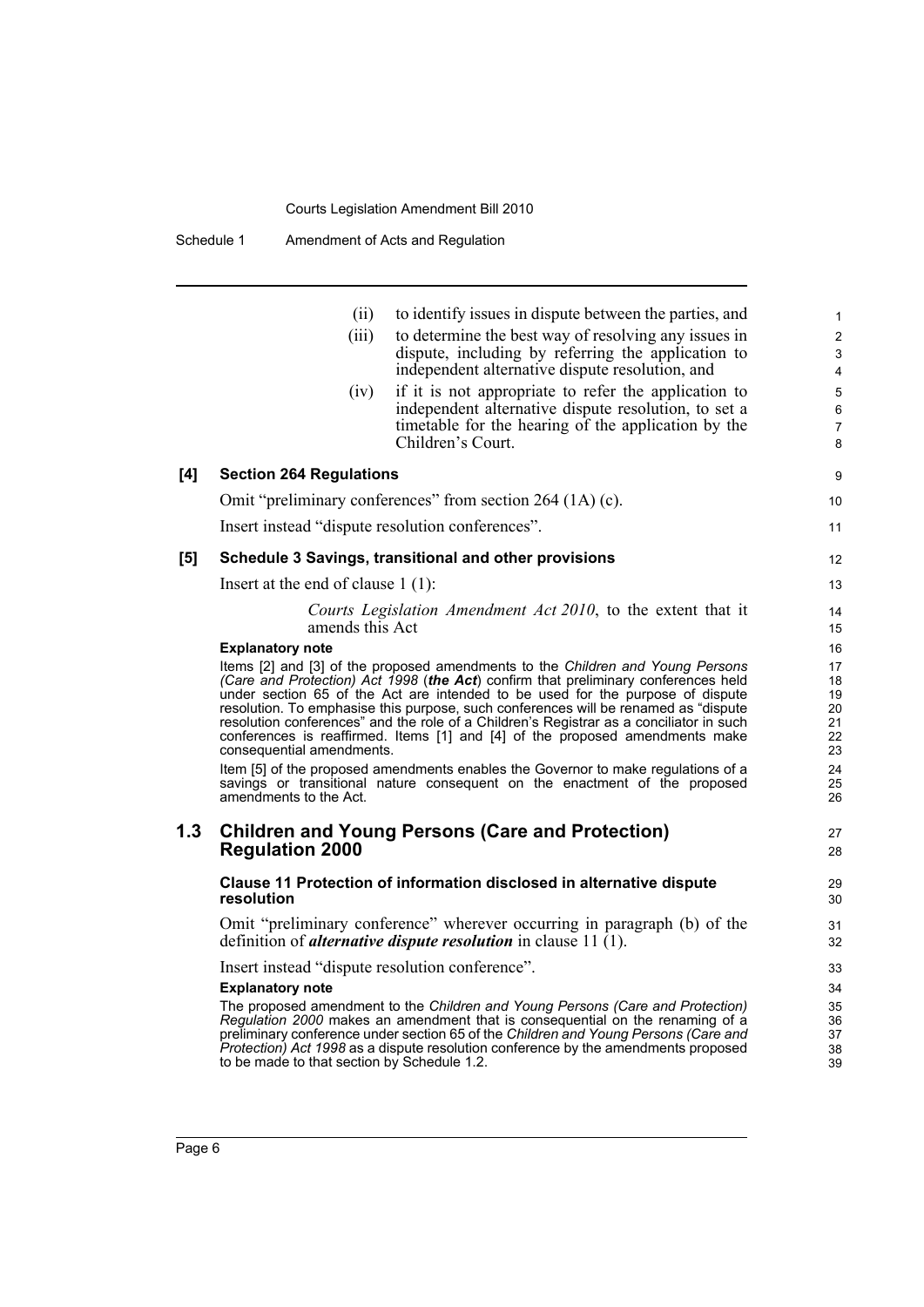| 1.4 |                                                                                                                                                                                                                                                                                                          |     | Children (Criminal Proceedings) Act 1987 No 55                                                                                                                                                                                                    | $\mathbf{1}$         |  |
|-----|----------------------------------------------------------------------------------------------------------------------------------------------------------------------------------------------------------------------------------------------------------------------------------------------------------|-----|---------------------------------------------------------------------------------------------------------------------------------------------------------------------------------------------------------------------------------------------------|----------------------|--|
| [1] |                                                                                                                                                                                                                                                                                                          |     | Section 41 Enforcement of conditions of good behaviour bond or<br>probation or compliance with outcome plan                                                                                                                                       | 2<br>3               |  |
|     | Insert after section 41 $(1)$ :                                                                                                                                                                                                                                                                          |     |                                                                                                                                                                                                                                                   | 4                    |  |
|     | Without limiting subsection (1), the Children's Court (in the case<br>(1A)<br>of a person who is under the age of 21 years) or the Local Court<br>(in the case of a person who is of or above the age of 21 years)<br>may call on a person to appear before it if the Court suspects that<br>the person: |     |                                                                                                                                                                                                                                                   |                      |  |
|     |                                                                                                                                                                                                                                                                                                          | (a) | has entered into a good behaviour bond, or been released<br>on probation, under section 33 (1), or been released under<br>section 33 $(1)$ $(c1)$ on condition that the person complies<br>with an outcome plan, and                              | 10<br>11<br>12<br>13 |  |
|     |                                                                                                                                                                                                                                                                                                          | (b) | has failed to comply with a condition of the person's good<br>behaviour bond or probation, or has failed to comply with<br>the outcome plan.                                                                                                      | 14<br>15<br>16       |  |
|     | (1B)                                                                                                                                                                                                                                                                                                     |     | If the person fails to appear after being called to do so under<br>subsection (1A), the Court may:                                                                                                                                                | 17<br>18             |  |
|     |                                                                                                                                                                                                                                                                                                          | (a) | issue a warrant for the person's arrest, or                                                                                                                                                                                                       | 19                   |  |
|     |                                                                                                                                                                                                                                                                                                          | (b) | authorise an authorised officer to issue a warrant for the<br>person's arrest.                                                                                                                                                                    | 20<br>21             |  |
| [2] | <b>Section 41 (2)</b>                                                                                                                                                                                                                                                                                    |     |                                                                                                                                                                                                                                                   | 22                   |  |
|     |                                                                                                                                                                                                                                                                                                          |     | Insert "or $(1B)$ " after "subsection $(1)$ $(d)$ ".                                                                                                                                                                                              | 23                   |  |
| [3] |                                                                                                                                                                                                                                                                                                          |     | <b>Schedule 2 Savings and transitional provisions</b>                                                                                                                                                                                             | 24                   |  |
|     |                                                                                                                                                                                                                                                                                                          |     | Insert at the end of the Schedule (with appropriate Part and clause numbers):                                                                                                                                                                     | 25                   |  |
|     | Part                                                                                                                                                                                                                                                                                                     |     | <b>Courts Legislation Amendment Act 2010</b>                                                                                                                                                                                                      | 26                   |  |
|     |                                                                                                                                                                                                                                                                                                          |     | Application of amendments to section 41                                                                                                                                                                                                           | 27                   |  |
|     |                                                                                                                                                                                                                                                                                                          |     | The amendments made to section 41 by the Courts Legislation<br>Amendment Act 2010 extend to a failure of a person of the kind<br>referred to in section 41 (1A) (as inserted by that Act) occurring<br>before the commencement of the amendments. | 28<br>29<br>30<br>31 |  |
|     | <b>Explanatory note</b>                                                                                                                                                                                                                                                                                  |     | Item [1] of the proposed amendments to the Children (Criminal Proceedings) Act 1987                                                                                                                                                               | 32<br>33             |  |
|     |                                                                                                                                                                                                                                                                                                          |     | (the Act) enables the Children's Court and the Local Court to call, of the Court's own<br>motion, on a person to appear before the Court if it suspects that the person has failed                                                                | 34<br>35             |  |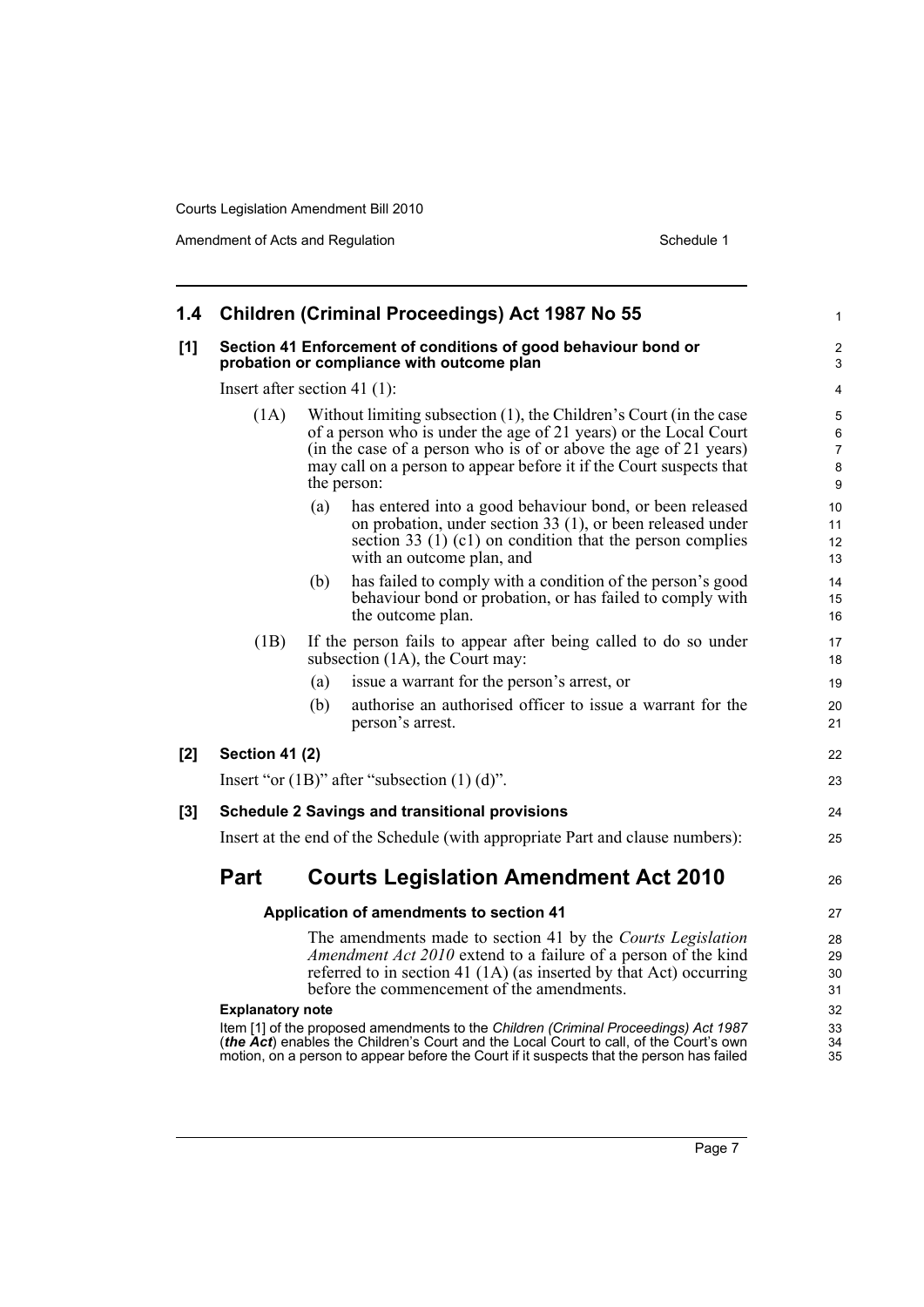Schedule 1 Amendment of Acts and Regulation

to comply with a good behaviour bond or a condition of probation or outcome plan determined under the *Young Offenders Act 1997*. Item [2] of the proposed amendments to the Act makes a consequential amendment.

9

27

Item [3] of the proposed amendments to the Act inserts a transitional provision to enable the Children's Court and the Local Court to use the new power to call on a person to appear before the Court in relation to failures occurring before the commencement of the amendments proposed to be made by items [1] and [2] of the proposed amendments.

## **1.5 Children's Court Act 1987 No 53**

### **Section 6A President of Children's Court**

Omit section 6A (8). Insert instead:

- (8) The President may, while holding office as the President, exercise the jurisdiction of the District Court if:
	- (a) the President is requested to do so by the Chief Judge of the District Court in relation to particular proceedings before that Court, and
	- (b) the President agrees to the request.

#### **Explanatory note**

Section 6A of the *Children's Court Act 1987* (*the Act*) provides that the President of the Children's Court must be a District Court Judge. However, the section currently prevents the President from exercising the jurisdiction of the District Court while he or she holds office as President.

The proposed amendment to the Act will enable the President of the Children's Court to agree to sit as a District Court Judge (if the workload of the Children's Court permits) in particular proceedings before the District Court if requested to do so by the Chief Judge of the District Court.

## **1.6 Civil Liability Act 2002 No 22**

| [1] | Section 17 Indexation of maximum amount relating to non-economic<br>loss |                                                                                                                                                                                                          |                |  |
|-----|--------------------------------------------------------------------------|----------------------------------------------------------------------------------------------------------------------------------------------------------------------------------------------------------|----------------|--|
|     |                                                                          | Omit "in the Gazette" from section $17(1)$ and (6) wherever occurring.                                                                                                                                   | 30             |  |
|     |                                                                          | Insert instead "on the NSW legislation website".                                                                                                                                                         | 31             |  |
| [2] | <b>Section 26QA</b>                                                      |                                                                                                                                                                                                          |                |  |
|     |                                                                          | Insert after section 26Q:                                                                                                                                                                                | 33             |  |
|     | 26QA                                                                     | Court may deal with victim claim on the papers                                                                                                                                                           | 34             |  |
|     |                                                                          | A court is to determine a victim claim made to it without<br>conducting a hearing unless it is satisfied that the interests of<br>justice require that a hearing be held in the presence of the parties. | 35<br>36<br>37 |  |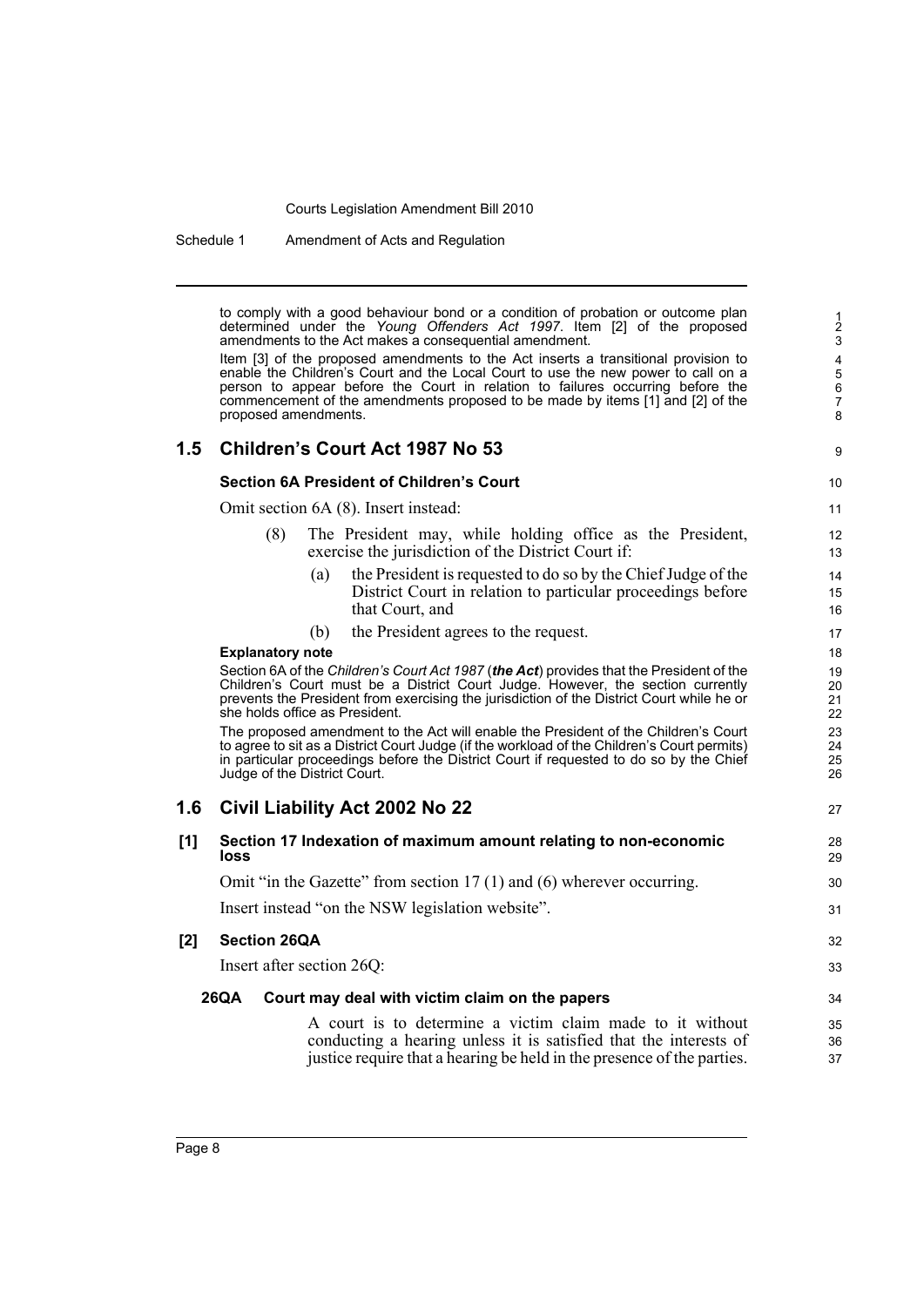Amendment of Acts and Regulation Schedule 1

| [3] | Part 2A, Division 7                                                                                 |                                         |                                                                                                                                                                                                                                                                                                                                                                                                                                                                                                                                                                                                                                                                                                                                                                                                                                                                                 |                                                                                  |  |  |
|-----|-----------------------------------------------------------------------------------------------------|-----------------------------------------|---------------------------------------------------------------------------------------------------------------------------------------------------------------------------------------------------------------------------------------------------------------------------------------------------------------------------------------------------------------------------------------------------------------------------------------------------------------------------------------------------------------------------------------------------------------------------------------------------------------------------------------------------------------------------------------------------------------------------------------------------------------------------------------------------------------------------------------------------------------------------------|----------------------------------------------------------------------------------|--|--|
|     | Insert after Division 6:                                                                            |                                         |                                                                                                                                                                                                                                                                                                                                                                                                                                                                                                                                                                                                                                                                                                                                                                                                                                                                                 |                                                                                  |  |  |
|     |                                                                                                     | <b>Division 7</b>                       | <b>Miscellaneous</b>                                                                                                                                                                                                                                                                                                                                                                                                                                                                                                                                                                                                                                                                                                                                                                                                                                                            | 3                                                                                |  |  |
|     | 26X                                                                                                 |                                         | Limitation on exemplary, punitive and aggravated damages<br>against protected defendant in cases of vicarious liability                                                                                                                                                                                                                                                                                                                                                                                                                                                                                                                                                                                                                                                                                                                                                         | 4<br>5                                                                           |  |  |
|     |                                                                                                     | (1)                                     | In an action against a protected defendant for the award of<br>personal injury damages where the act or omission that caused<br>the injury or death was a tort (whether or not negligence) of a<br>person for whose tort the protected defendant is vicariously<br>liable, a court cannot award exemplary or punitive damages or<br>damages in the nature of aggravated damages.                                                                                                                                                                                                                                                                                                                                                                                                                                                                                                | 6<br>$\overline{7}$<br>8<br>9<br>10<br>11                                        |  |  |
|     |                                                                                                     | (2)                                     | Subsection (1) does not limit the application of section 21 to<br>actions for the award of personal injury damages to which this<br>Part applies.                                                                                                                                                                                                                                                                                                                                                                                                                                                                                                                                                                                                                                                                                                                               | 12<br>13<br>14                                                                   |  |  |
|     |                                                                                                     |                                         | Note. Section 21 provides that a court cannot award exemplary or<br>punitive damages or damages in the nature of aggravated damages in<br>an action for the award of personal injury damages where the act or<br>omission that caused the injury or death was negligence.                                                                                                                                                                                                                                                                                                                                                                                                                                                                                                                                                                                                       | 15<br>16<br>17<br>18                                                             |  |  |
| [4] |                                                                                                     |                                         | <b>Schedule 1 Savings and transitional provisions</b>                                                                                                                                                                                                                                                                                                                                                                                                                                                                                                                                                                                                                                                                                                                                                                                                                           | 19                                                                               |  |  |
|     | Insert at the end of the Schedule (with appropriate Part and clause numbers):                       |                                         |                                                                                                                                                                                                                                                                                                                                                                                                                                                                                                                                                                                                                                                                                                                                                                                                                                                                                 | 20                                                                               |  |  |
|     | <b>Part</b><br>Provision consequent on enactment of<br><b>Courts Legislation Amendment Act 2010</b> |                                         |                                                                                                                                                                                                                                                                                                                                                                                                                                                                                                                                                                                                                                                                                                                                                                                                                                                                                 | 21<br>22                                                                         |  |  |
|     |                                                                                                     |                                         | <b>Application of section 26X</b>                                                                                                                                                                                                                                                                                                                                                                                                                                                                                                                                                                                                                                                                                                                                                                                                                                               | 23                                                                               |  |  |
|     |                                                                                                     | <b>Explanatory note</b><br>price index. | Section 26X (as inserted by the Courts Legislation Amendment<br>Act 2010) extends to civil liability arising, and any award of<br>damages in respect of such civil liability made, before the<br>commencement of the section, but not so as to affect any final<br>determination of legal proceedings made by a court or tribunal<br>before the commencement of the section.<br><b>Publication of order under section 17</b><br>Item [1] of the proposed amendments to the Civil Liability Act 2002 (the Act) provides<br>for an order under section 17 of the Act to be published on the NSW legislation website<br>instead of in the Gazette. Orders made by the Minister under section 17 of the Act<br>enable the maximum amount of damages payable for non-economic loss for personal<br>injury imposed by the Act to be increased by reference to changes in the consumer | 24<br>25<br>26<br>27<br>28<br>29<br>30<br>31<br>32<br>33<br>34<br>35<br>36<br>37 |  |  |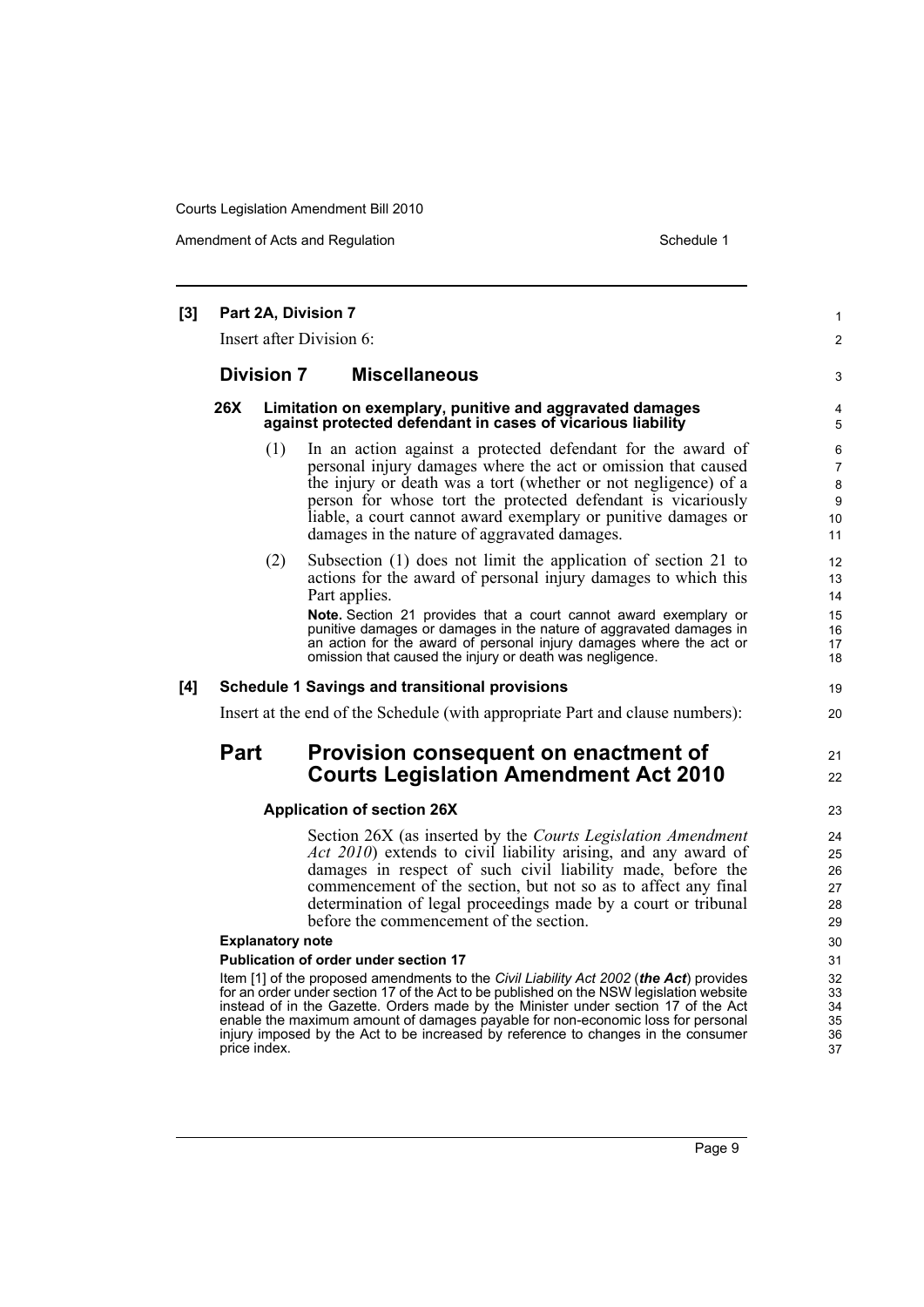Schedule 1 Amendment of Acts and Regulation

|     |                                                                                                                                                                                     |       | Determining victim claims on the papers                                                                                                                                            | 1<br>$\overline{c}$ |  |  |  |
|-----|-------------------------------------------------------------------------------------------------------------------------------------------------------------------------------------|-------|------------------------------------------------------------------------------------------------------------------------------------------------------------------------------------|---------------------|--|--|--|
|     | Item [2] of the proposed amendments to the Act provides for a victim claim made to a                                                                                                |       |                                                                                                                                                                                    |                     |  |  |  |
|     | court under Part 2A of the Act to be determined by the court without a hearing unless<br>the court is satisfied that the interests of justice require that a hearing be held in the |       |                                                                                                                                                                                    |                     |  |  |  |
|     | presence of the parties.                                                                                                                                                            |       |                                                                                                                                                                                    |                     |  |  |  |
|     |                                                                                                                                                                                     |       | Recovery of exemplary, punitive or aggravated damages by offender in custody                                                                                                       | 6                   |  |  |  |
|     |                                                                                                                                                                                     |       | Item [3] of the proposed amendments to the Act provides that a court cannot award<br>exemplary or punitive damages or damages in the nature of aggravated damages in an            | 7<br>8              |  |  |  |
|     |                                                                                                                                                                                     |       | action against a protected defendant for the award of personal injury damages in                                                                                                   | 9                   |  |  |  |
|     |                                                                                                                                                                                     |       | respect of the death or injury of an offender in custody where the act or omission that                                                                                            | 10                  |  |  |  |
|     |                                                                                                                                                                                     |       | caused the injury or death was the tort of a person for which the protected defendant<br>was vicariously liable. Section 21 of the Act already makes similar provision in relation | 11<br>12            |  |  |  |
|     |                                                                                                                                                                                     |       | to all actions in negligence for personal injury damages.                                                                                                                          | 13                  |  |  |  |
|     |                                                                                                                                                                                     |       | Savings and transitional provision                                                                                                                                                 | 14                  |  |  |  |
|     |                                                                                                                                                                                     |       | Item [4] of the proposed amendments to the Act provides for the amendment proposed<br>to be made by item [3] to extend to certain proceedings commenced before the                 | 15<br>16            |  |  |  |
|     |                                                                                                                                                                                     |       | commencement of the amendment.                                                                                                                                                     | 17                  |  |  |  |
|     |                                                                                                                                                                                     |       |                                                                                                                                                                                    |                     |  |  |  |
| 1.7 |                                                                                                                                                                                     |       | Civil Procedure Act 2005 No 28                                                                                                                                                     | 18                  |  |  |  |
| [1] |                                                                                                                                                                                     |       | Part 9 Transfer of proceedings between courts                                                                                                                                      | 19                  |  |  |  |
|     |                                                                                                                                                                                     |       | Insert after Division 2A:                                                                                                                                                          | 20                  |  |  |  |
|     | <b>Division 3</b>                                                                                                                                                                   |       |                                                                                                                                                                                    |                     |  |  |  |
|     |                                                                                                                                                                                     |       | <b>Transfer of proceedings between Supreme</b><br><b>Court and Industrial Court</b>                                                                                                | 21<br>22            |  |  |  |
|     | 150                                                                                                                                                                                 |       | <b>Definitions</b>                                                                                                                                                                 | 23                  |  |  |  |
|     |                                                                                                                                                                                     | (1)   | In this Division:                                                                                                                                                                  | 24                  |  |  |  |
|     |                                                                                                                                                                                     |       | <i>transfer order</i> means an order referred to in section 151 (1) or<br>(2).                                                                                                     | 25<br>26            |  |  |  |
|     |                                                                                                                                                                                     |       | <i>transferee court</i> means the court to which proceedings are to be<br>transferred pursuant to a transfer order.                                                                | 27<br>28            |  |  |  |
|     |                                                                                                                                                                                     |       | <i>transferor court</i> means the court from which proceedings are<br>transferred pursuant to a transfer order.                                                                    | 29<br>30            |  |  |  |
|     |                                                                                                                                                                                     | (2)   | For the purposes of this Division, proceedings are <i>related</i> if the                                                                                                           | 31                  |  |  |  |
|     |                                                                                                                                                                                     |       | matters with which they deal are so closely associated as to form                                                                                                                  | 32                  |  |  |  |
|     |                                                                                                                                                                                     |       | part of the same controversy.                                                                                                                                                      | 33                  |  |  |  |
|     | 151                                                                                                                                                                                 | Court | Transfer of proceedings between Supreme Court and Industrial                                                                                                                       | 34<br>35            |  |  |  |
|     |                                                                                                                                                                                     | (1)   | If either the Supreme Court or the Industrial Court is satisfied, in                                                                                                               | 36                  |  |  |  |
|     |                                                                                                                                                                                     |       | relation to proceedings before it, that it is more appropriate for                                                                                                                 | 37                  |  |  |  |
|     |                                                                                                                                                                                     |       | the proceedings to be heard in the other court, it may, on                                                                                                                         | 38                  |  |  |  |
|     |                                                                                                                                                                                     |       | application by a party to the proceedings or of its own motion,<br>order that the proceedings be transferred to the other court.                                                   | 39<br>40            |  |  |  |
|     |                                                                                                                                                                                     |       |                                                                                                                                                                                    |                     |  |  |  |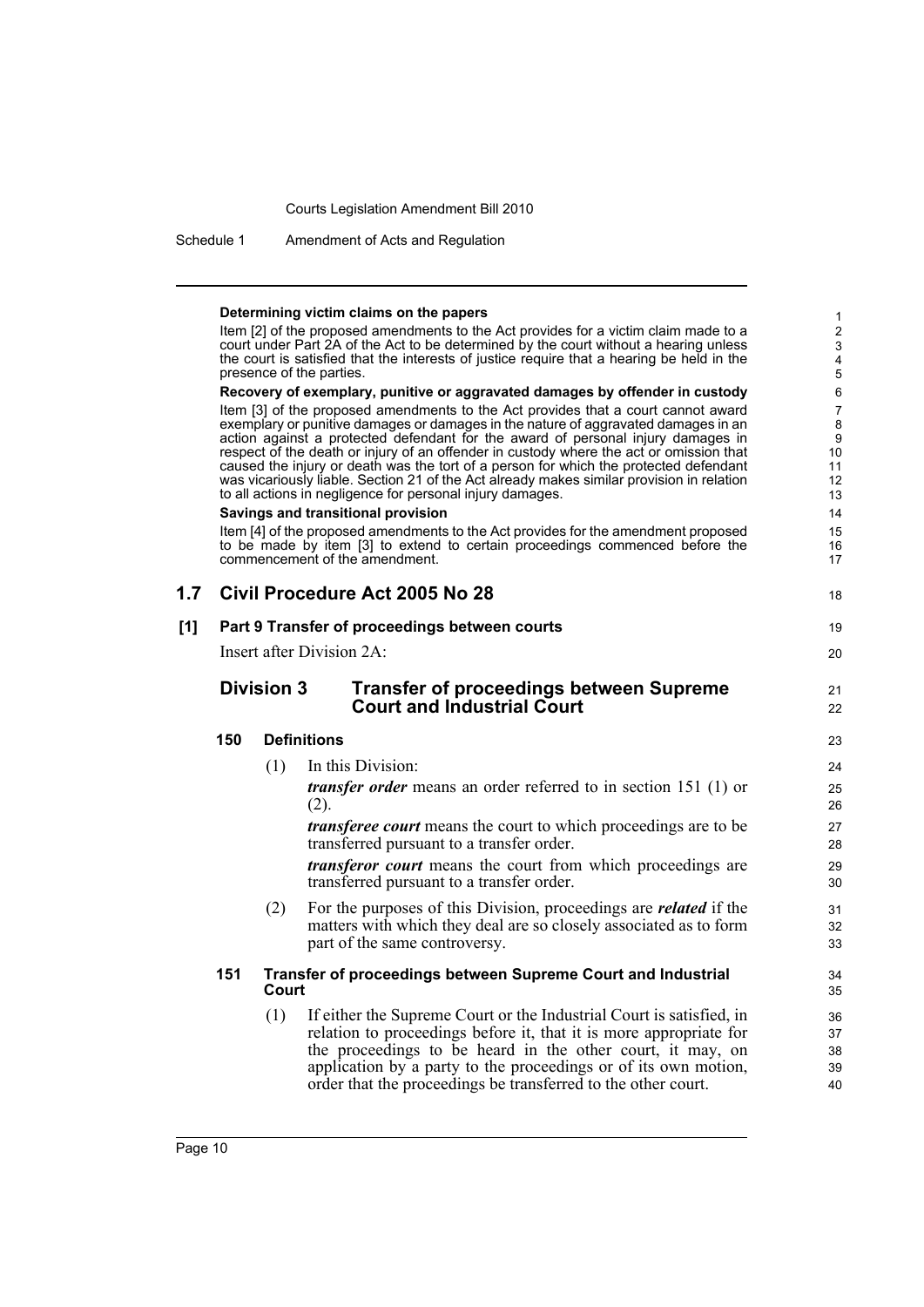Amendment of Acts and Regulation Schedule 1

**152 Transfer orders**

**153** 

| (2) | If either the Supreme Court or the Industrial Court is satisfied, in<br>relation to proceedings before it, that:                                                                                                         | 1<br>2                   |
|-----|--------------------------------------------------------------------------------------------------------------------------------------------------------------------------------------------------------------------------|--------------------------|
|     | there are related proceedings pending in the other court,<br>(a)<br>and                                                                                                                                                  | 3<br>4                   |
|     | (b)<br>it is more appropriate for the proceedings to be heard,<br>together with the related proceedings, in the other court,                                                                                             | 5<br>6                   |
|     | it may, on application by a party to the proceedings or of its own<br>motion, order that the proceedings be transferred to the other<br>court and heard together with the related proceedings.                           | $\overline{7}$<br>8<br>9 |
| (3) | No appeal lies against a decision of the transferor court to make,<br>or not to make, an order under this section.                                                                                                       | 10<br>11                 |
|     | <b>Transfer orders</b>                                                                                                                                                                                                   | 12                       |
| (1) | A transfer order takes effect when it is made.                                                                                                                                                                           | 13                       |
| (2) | A transfer order does not invalidate any order made or other thing<br>done in the proceedings before the order was made.                                                                                                 | 14<br>15                 |
| (3) | Any order made by the transferor court (other than the transfer<br>order) may be varied or revoked by an order of the transferee<br>court.                                                                               | 16<br>17<br>18           |
|     | <b>Proceedings after transfer</b>                                                                                                                                                                                        | 19                       |
| (1) | Subject to the rules of court applicable in the transferee court:                                                                                                                                                        | 20                       |
|     | any proceedings with respect to which a transfer order<br>(a)<br>takes effect continue in the transferee court:                                                                                                          | 21<br>22                 |
|     | as if the proceedings had been duly commenced in<br>(i)<br>the transferee court on the date on which they were<br>commenced in the transferor court, and                                                                 | 23<br>24<br>25           |
|     | as if any cross-claim in the proceedings had been<br>(ii)<br>duly made in the transferee court on the date on<br>which it was made in the transferor court, and                                                          | 26<br>27<br>28           |
|     | (b)<br>any proceedings with respect to which a transfer order<br>under section 151 (2) takes effect are to be heard together<br>with, and are taken to form part of, the related proceedings<br>in the transferee court. | 29<br>30<br>31<br>32     |
| (2) | For the purposes of any proceedings continued in the transferee<br>court:                                                                                                                                                | 33<br>34                 |
|     | any admission duly made in the transferor court is to be<br>(a)<br>treated as if it had been made in the transferee court, and                                                                                           | 35<br>36                 |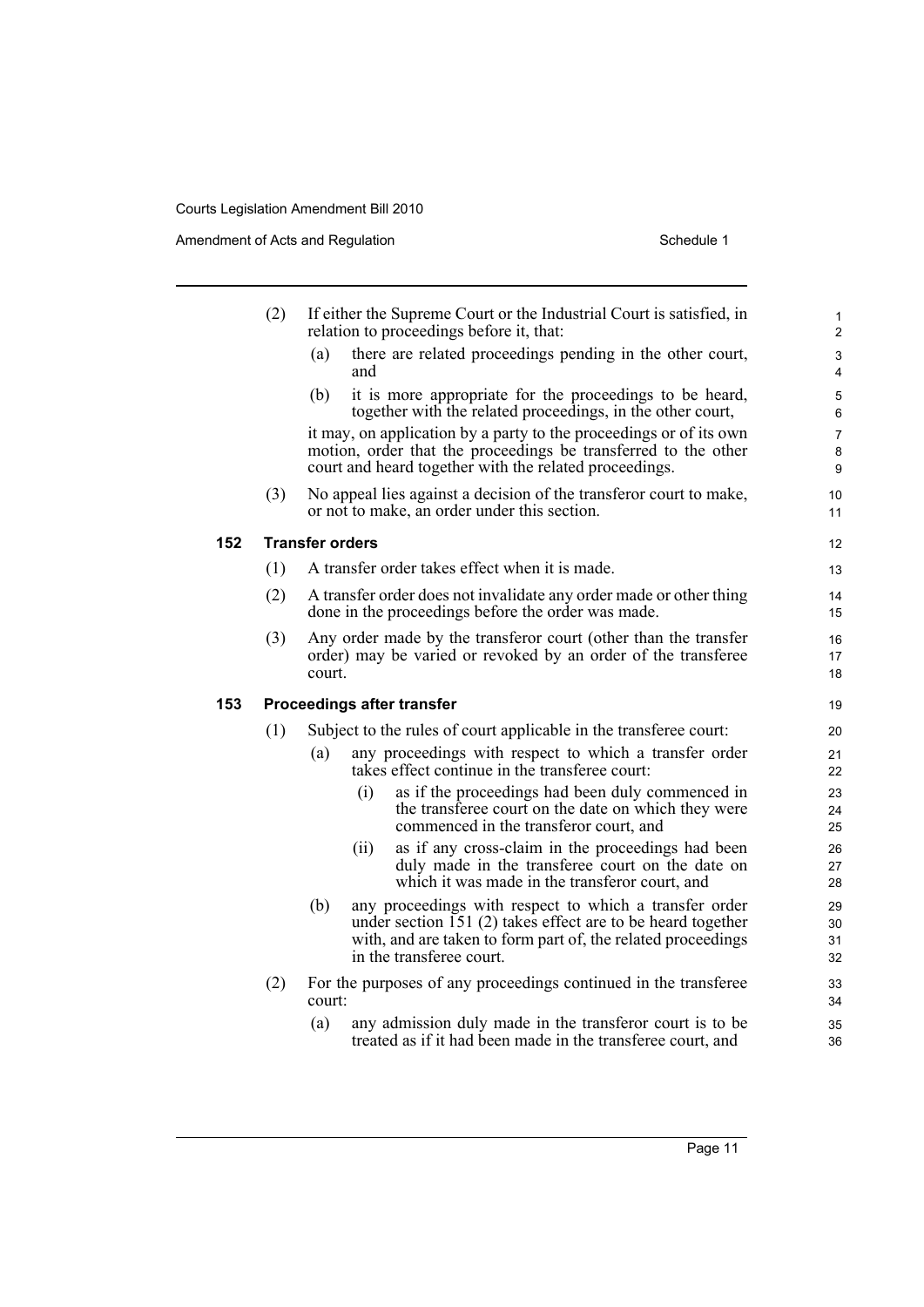Schedule 1 Amendment of Acts and Regulation

|       |        |                         | (b) | in the case of proceedings affected by a transfer order<br>under section 151 $(2)$ , any process or other documentation<br>before the transferee court may be amended so as to reflect<br>the merger of the proceedings concerned.                                                                                                                                                                                                                     | $\mathbf{1}$<br>$\overline{2}$<br>$\mathfrak{S}$<br>4 |
|-------|--------|-------------------------|-----|--------------------------------------------------------------------------------------------------------------------------------------------------------------------------------------------------------------------------------------------------------------------------------------------------------------------------------------------------------------------------------------------------------------------------------------------------------|-------------------------------------------------------|
|       |        | (3)                     |     | Subject to the rules of court applicable in the transferee court, the<br>power of the transferee court to make orders as to costs includes<br>a power to make orders with respect to the costs of:                                                                                                                                                                                                                                                     | 5<br>$\,6\,$<br>$\overline{7}$                        |
|       |        |                         | (a) | the application for, and the making of, the transfer order,<br>and                                                                                                                                                                                                                                                                                                                                                                                     | 8<br>9                                                |
|       |        |                         | (b) | any step taken in the proceedings before the transfer order<br>was made.                                                                                                                                                                                                                                                                                                                                                                               | 10<br>11                                              |
|       | 154    |                         |     | Jurisdiction of transferee court                                                                                                                                                                                                                                                                                                                                                                                                                       | 12                                                    |
|       |        |                         |     | The transferee court has, and may exercise, all of the jurisdiction<br>of the transferor court in relation to any proceedings to which a<br>transfer order relates, including jurisdiction to determine any<br>question arising in any such proceedings.                                                                                                                                                                                               | 13<br>14<br>15<br>16                                  |
| $[2]$ |        |                         |     | Schedule 6 Savings, transitional and other provisions                                                                                                                                                                                                                                                                                                                                                                                                  | 17                                                    |
|       |        |                         |     | Insert at the end of clause $1(1)$ :                                                                                                                                                                                                                                                                                                                                                                                                                   | 18                                                    |
|       |        |                         |     | Courts Legislation Amendment Act 2010 (but only to the extent<br>that it amends this Act)                                                                                                                                                                                                                                                                                                                                                              | 19<br>20                                              |
|       |        | <b>Explanatory note</b> |     |                                                                                                                                                                                                                                                                                                                                                                                                                                                        | 21                                                    |
|       | Court. |                         |     | Item [1] of the proposed amendments to the Civil Procedure Act 2005 (the Act) enables<br>civil proceedings to be transferred between the Supreme Court and the Industrial                                                                                                                                                                                                                                                                              | 22<br>23<br>24                                        |
|       |        |                         |     | Item [2] of the proposed amendments to the Act enables the Governor to make<br>regulations of a savings or transitional nature consequent on the enactment of the<br>proposed amendments to the Act.                                                                                                                                                                                                                                                   | 25<br>26<br>27                                        |
| 1.8   |        |                         |     | <b>Criminal Procedure Act 1986 No 209</b>                                                                                                                                                                                                                                                                                                                                                                                                              | 28                                                    |
|       |        |                         |     | Schedule 1 Indictable offences triable summarily                                                                                                                                                                                                                                                                                                                                                                                                       | 29                                                    |
|       |        |                         |     | Omit "\$15,000" from item 8 (b) in Part 2 of Table 1. Insert instead "\$60,000".                                                                                                                                                                                                                                                                                                                                                                       | 30                                                    |
|       |        | <b>Explanatory note</b> |     |                                                                                                                                                                                                                                                                                                                                                                                                                                                        | 31                                                    |
|       |        |                         |     | The proposed amendment to the Criminal Procedure Act 1986 enables offences under<br>section 112 (1) of the Crimes Act 1900 to be dealt with summarily unless the prosecutor<br>or accused elects otherwise provided that the value of the property stolen or destroyed,<br>or the value of the damage to the property, does not exceed \$60,000. Currently, the<br>value must not exceed \$15,000 in order for the offence to be dealt with summarily. | 32<br>33<br>34<br>35<br>36                            |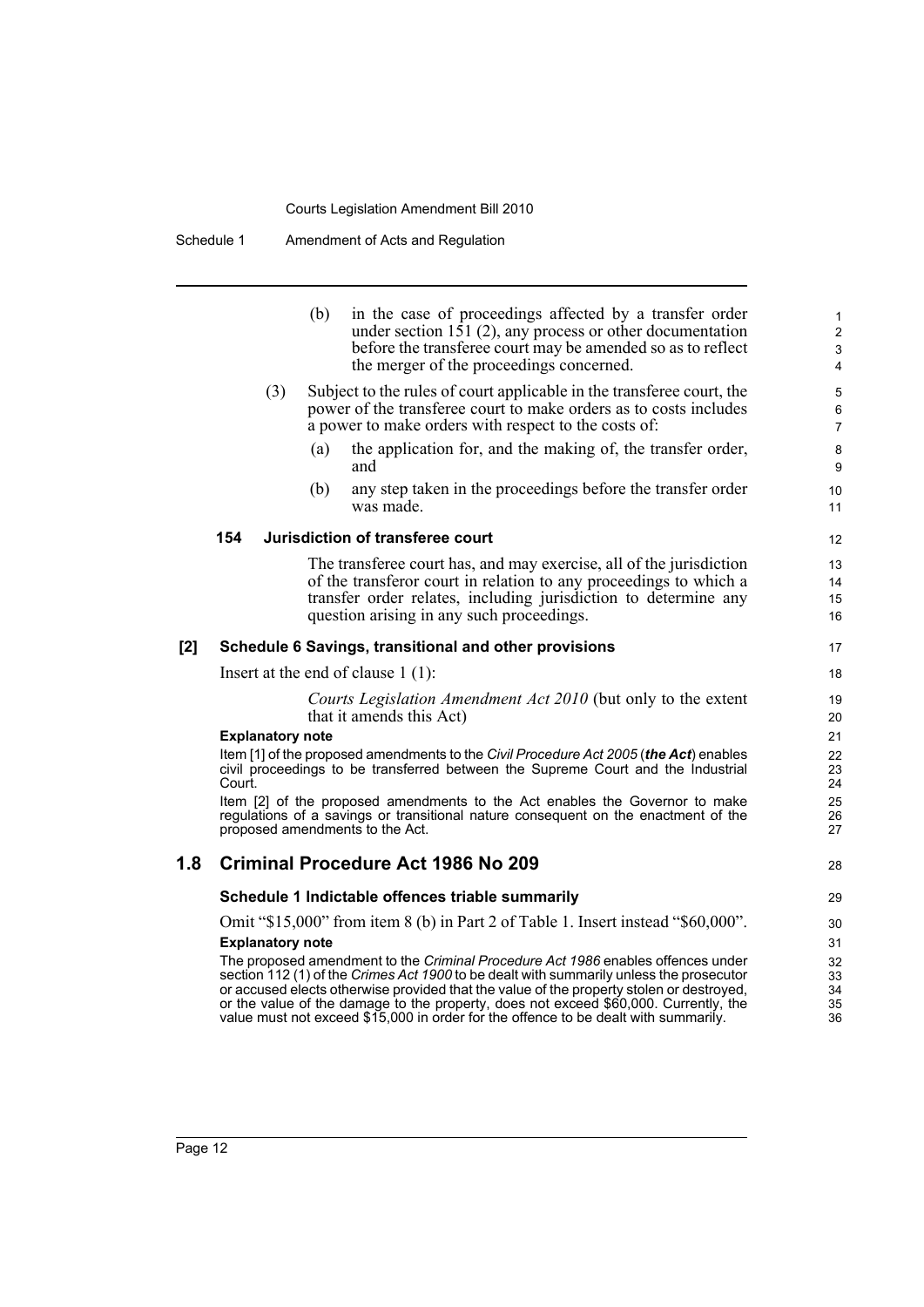| 1.9 |                                                                                                                                                                                              |        | District Court Act 1973 No 9                                                                                                                                                                                                                                       | 1                    |  |
|-----|----------------------------------------------------------------------------------------------------------------------------------------------------------------------------------------------|--------|--------------------------------------------------------------------------------------------------------------------------------------------------------------------------------------------------------------------------------------------------------------------|----------------------|--|
| [1] |                                                                                                                                                                                              |        | Section 13 Appointment and qualifications of Judges                                                                                                                                                                                                                | $\overline{2}$       |  |
|     |                                                                                                                                                                                              |        | Insert after paragraph (b) in the definition of <i>qualified person</i> in section 13 (2):                                                                                                                                                                         | 3                    |  |
|     |                                                                                                                                                                                              | (c)    | without limiting paragraph (a) or (b), the Chief Magistrate<br>of the Local Court.                                                                                                                                                                                 | 4<br>5               |  |
| [2] | <b>Section 13 (3)</b>                                                                                                                                                                        |        |                                                                                                                                                                                                                                                                    | 6                    |  |
|     | Insert after section 13 $(2)$ :                                                                                                                                                              |        |                                                                                                                                                                                                                                                                    | $\overline{7}$       |  |
|     | (3)                                                                                                                                                                                          | Judge: | The following provisions apply to and in respect of the Chief<br>Magistrate of the Local Court if he or she also holds office as a                                                                                                                                 | 8<br>9<br>10         |  |
|     |                                                                                                                                                                                              | (a)    | service by the Chief Magistrate in the office of the Chief<br>Magistrate is, for the purposes of this Act (including<br>section 15) and the <i>Judges' Pensions Act 1953</i> , taken to be<br>service in the office of a Judge,                                    | 11<br>12<br>13<br>14 |  |
|     |                                                                                                                                                                                              | (b)    | the Chief Magistrate may not hear or determine an appeal<br>in his or her capacity as a Judge from any decision made<br>by the Chief Magistrate in his or her capacity as a<br>Magistrate of the Local Court,                                                      | 15<br>16<br>17<br>18 |  |
|     |                                                                                                                                                                                              | (c)    | nothing in this Act or any other law requires the Chief<br>Magistrate to devote the whole of his or her time to the<br>duties of a Judge.                                                                                                                          | 19<br>20<br>21       |  |
|     |                                                                                                                                                                                              |        | <b>Note.</b> Section 14 (5) of the Local Court Act 2007 enables a Chief<br>Magistrate who has been appointed as a Judge to exercise the<br>jurisdiction of the District Court while holding office as the Chief<br>Magistrate by arrangement with the Chief Judge. | 22<br>23<br>24<br>25 |  |
|     | <b>Explanatory note</b>                                                                                                                                                                      |        |                                                                                                                                                                                                                                                                    |                      |  |
|     | Item [1] of the proposed amendments to the District Court Act 1973 (the Act) enables<br>the Governor to appoint the Chief Magistrate of the Local Court as a Judge of the<br>District Court. |        |                                                                                                                                                                                                                                                                    |                      |  |
|     |                                                                                                                                                                                              |        | Item [2] of the proposed amendments to the Act sets out special provisions that will<br>apply to a Chief Magistrate who is also appointed as a Judge of the District Court in<br>connection with the exercise of his or her functions as a Judge.                  | 30<br>31<br>32       |  |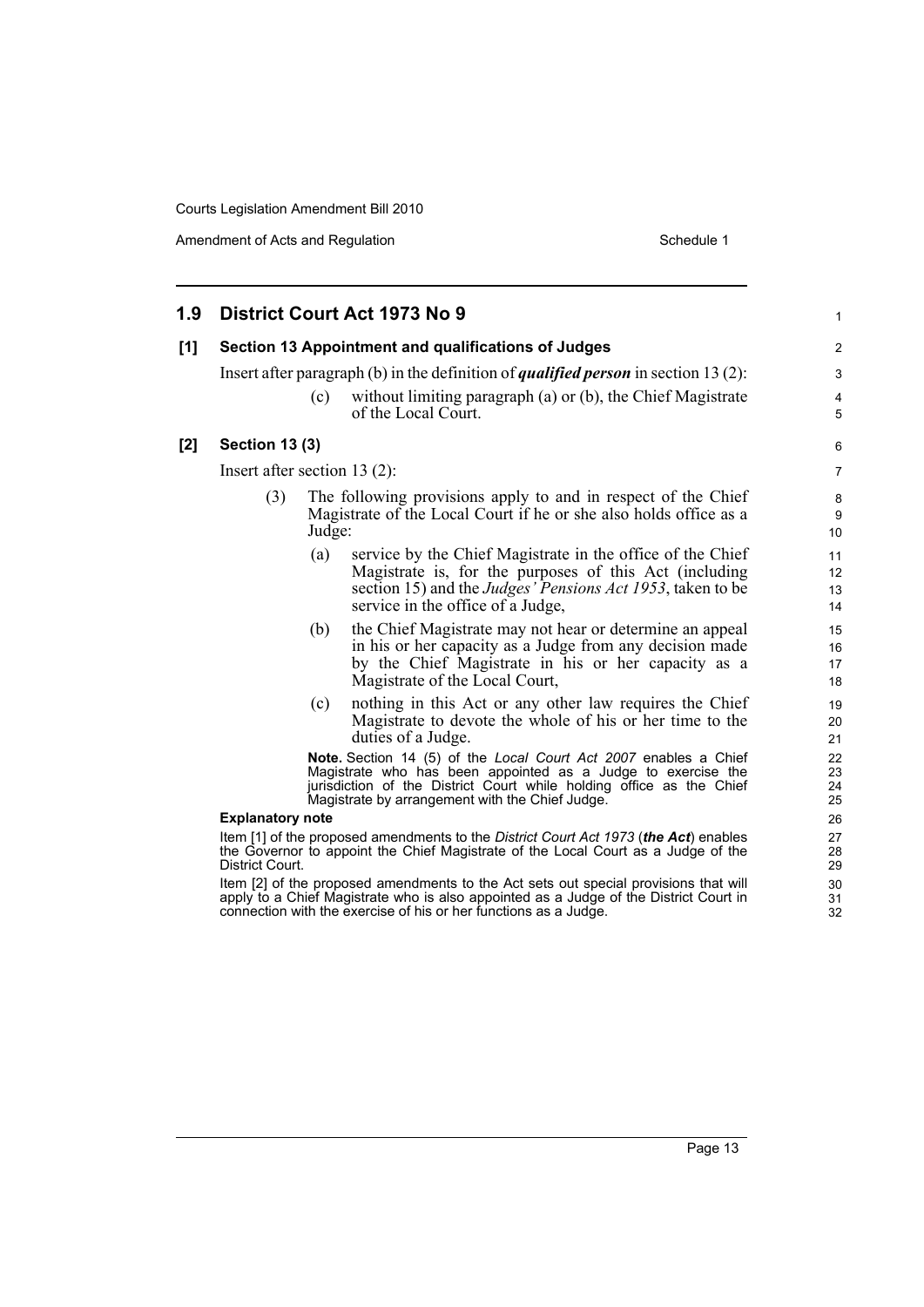Schedule 1 Amendment of Acts and Regulation

|                         |                                                                                                   | 1.10 Industrial Relations Act 1996 No 17                                                                                                                                                                                                                                                                                                                                                                                                                                                                                                              | 1                                      |
|-------------------------|---------------------------------------------------------------------------------------------------|-------------------------------------------------------------------------------------------------------------------------------------------------------------------------------------------------------------------------------------------------------------------------------------------------------------------------------------------------------------------------------------------------------------------------------------------------------------------------------------------------------------------------------------------------------|----------------------------------------|
|                         | <b>Section 162B</b>                                                                               |                                                                                                                                                                                                                                                                                                                                                                                                                                                                                                                                                       | 2                                      |
|                         |                                                                                                   | Insert after section 162A:                                                                                                                                                                                                                                                                                                                                                                                                                                                                                                                            | 3                                      |
| 162B                    | <b>Exercise of Commission's functions by Industrial Registrar and</b><br><b>Registry officers</b> |                                                                                                                                                                                                                                                                                                                                                                                                                                                                                                                                                       |                                        |
|                         | (1)                                                                                               | The President may, by instrument in writing:                                                                                                                                                                                                                                                                                                                                                                                                                                                                                                          | 6                                      |
|                         |                                                                                                   | direct that any function of the Commission under this Act<br>(a)<br>or the rules of the Commission may be exercised by the<br>Industrial Registrar, or by a Registry officer, in such<br>circumstances, and subject to such conditions, as are<br>specified in the instrument, and                                                                                                                                                                                                                                                                    | 7<br>8<br>9<br>10<br>11                |
|                         |                                                                                                   | (b)<br>vary or revoke any such instrument.                                                                                                                                                                                                                                                                                                                                                                                                                                                                                                            | 12                                     |
|                         | (2)                                                                                               | This section does not limit any provision of this Act by which the<br>Commission is constituted with respect to the exercise of the<br>Commission's functions.                                                                                                                                                                                                                                                                                                                                                                                        | 13<br>14<br>15                         |
|                         |                                                                                                   | <b>Note.</b> Similar instruments may be made under section 13 of the Civil<br><i>Procedure Act 2005</i> in relation to the functions of the Commission under<br>that Act and the uniform rules made under that Act.                                                                                                                                                                                                                                                                                                                                   | 16<br>17<br>18                         |
| <b>Explanatory note</b> |                                                                                                   |                                                                                                                                                                                                                                                                                                                                                                                                                                                                                                                                                       | 19                                     |
|                         |                                                                                                   | The proposed amendment to the <i>Industrial Relations Act 1996</i> enables the President<br>of the Industrial Relations Commission to direct that specified functions of the<br>Commission under that Act or the rules of the Commission be exercised by the<br>Industrial Registrar or by a Registry officer. The proposed amendment mirrors the<br>power conferred on the President by section 13 of the Civil Procedure Act 2005 in<br>relation to functions conferred on the Commission by that Act and the uniform rules<br>made under that Act. | 20<br>21<br>22<br>23<br>24<br>25<br>26 |
|                         |                                                                                                   | 1.11 Land and Environment Court Act 1979 No 204                                                                                                                                                                                                                                                                                                                                                                                                                                                                                                       | 27                                     |
|                         | <b>Section 11A</b>                                                                                |                                                                                                                                                                                                                                                                                                                                                                                                                                                                                                                                                       | 28                                     |
|                         |                                                                                                   | Insert after section 11:                                                                                                                                                                                                                                                                                                                                                                                                                                                                                                                              | 29                                     |
| 11A                     | Judges                                                                                            | Supreme Court Judges may act as Land and Environment Court                                                                                                                                                                                                                                                                                                                                                                                                                                                                                            | 30<br>31                               |
|                         | (1)                                                                                               | This section applies to each of the Judges of the Supreme Court<br>(an <i>eligible judicial officer</i> ) other than the following:<br>the Chief Justice,<br>(a)                                                                                                                                                                                                                                                                                                                                                                                      | 32<br>33<br>34                         |
|                         |                                                                                                   | the President of the Court of Appeal,<br>(b)                                                                                                                                                                                                                                                                                                                                                                                                                                                                                                          | 35                                     |
|                         |                                                                                                   | (c)<br>the other Judges of Appeal,                                                                                                                                                                                                                                                                                                                                                                                                                                                                                                                    | 36                                     |
|                         |                                                                                                   | (d)<br>the Chief Judge at Common Law,                                                                                                                                                                                                                                                                                                                                                                                                                                                                                                                 | 37                                     |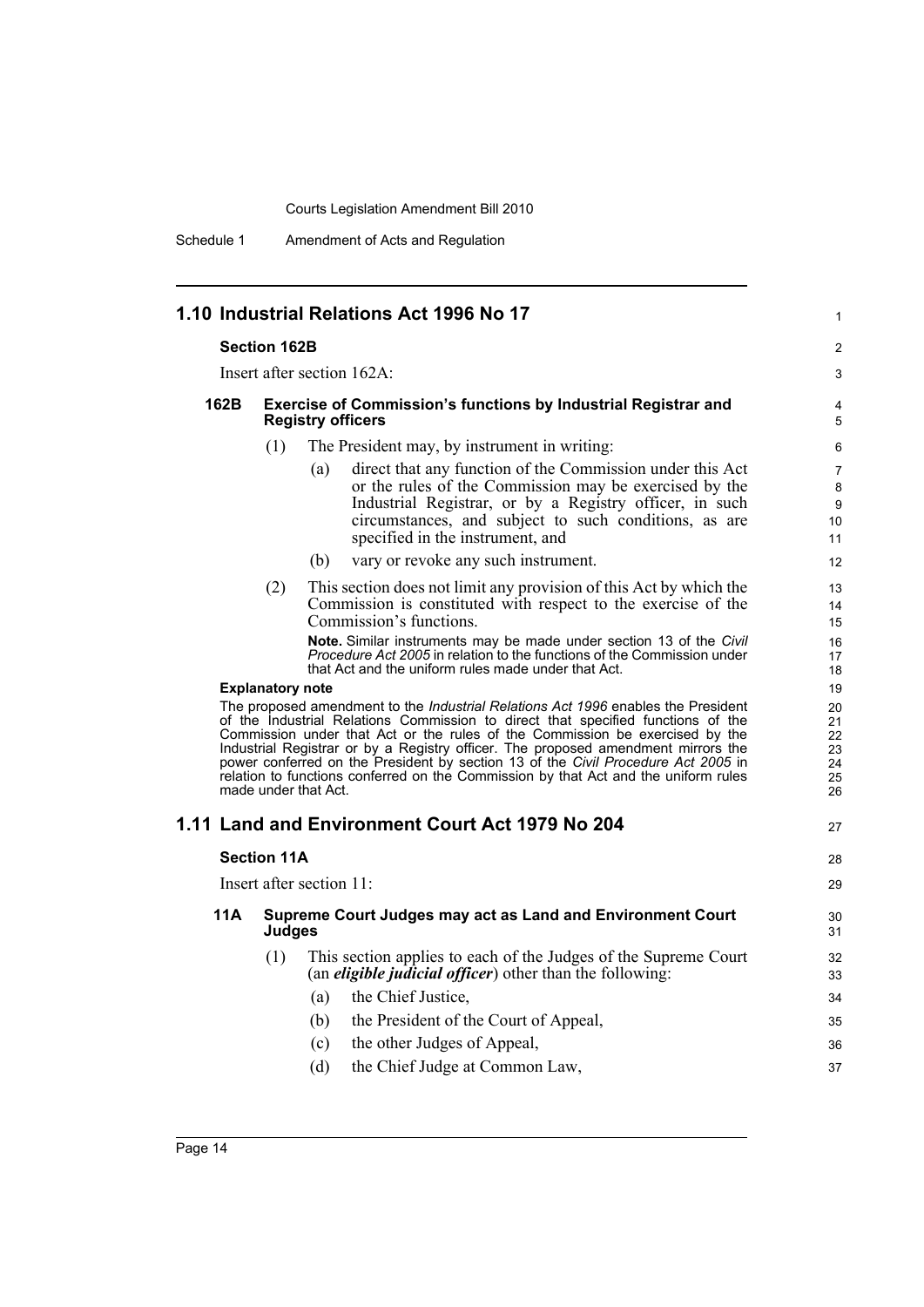|        | (e)                     | the Chief Judge in Equity,                                                                                                                                                                                                                                                                                                                              | $\mathbf{1}$                     |  |  |
|--------|-------------------------|---------------------------------------------------------------------------------------------------------------------------------------------------------------------------------------------------------------------------------------------------------------------------------------------------------------------------------------------------------|----------------------------------|--|--|
|        | (f)                     | an acting Judge.                                                                                                                                                                                                                                                                                                                                        | 2                                |  |  |
| (2)    |                         | An eligible judicial officer may act as a Judge for a particular<br>period or in relation to particular proceedings in the Court if:                                                                                                                                                                                                                    | 3<br>4                           |  |  |
|        | (a)                     | the Chief Judge certifies that it is expedient that the eligible<br>judicial officer should act as a Judge of the Court for the<br>period or in relation to the proceedings, and                                                                                                                                                                        | 5<br>6<br>$\overline{7}$         |  |  |
|        | (b)                     | the eligible judicial officer consents to acting as a Judge for<br>the period or in relation to the proceedings, and                                                                                                                                                                                                                                    | 8<br>9                           |  |  |
|        | (c)                     | the Chief Justice consents to the eligible judicial officer<br>acting as a Judge for the period or in relation to the<br>proceedings.                                                                                                                                                                                                                   | 10<br>11<br>$12 \overline{ }$    |  |  |
| (3)    |                         | The following provisions apply to and in respect of an eligible<br>judicial officer who acts as a Judge of the Court pursuant to the<br>provisions of this section:                                                                                                                                                                                     | 13<br>14<br>15                   |  |  |
|        | (a)                     | the eligible judicial officer has, while acting as a Judge, all<br>the powers, authorities, privileges and immunities of a<br>Judge of the Land and Environment Court,                                                                                                                                                                                  | 16<br>17<br>18                   |  |  |
|        | (b)                     | the eligible judicial officer may attend the sittings of the<br>Court for the purpose of giving judgment in, or otherwise<br>completing, any proceedings which have been heard by the<br>Court while the eligible judicial officer was acting as a<br>Judge in the proceedings even if the eligible judicial<br>officer is no longer acting as a Judge, | 19<br>20<br>21<br>22<br>23<br>24 |  |  |
|        | (c)                     | the eligible judicial officer is not, while receiving<br>remuneration as a Judge of the Supreme Court, entitled to<br>remuneration for acting as a Judge of the Land and<br><b>Environment Court,</b>                                                                                                                                                   | 25<br>26<br>27<br>28             |  |  |
|        | (d)                     | any service of the eligible judicial officer while acting as a<br>Judge is taken for all purposes (including for the purposes<br>of the Supreme Court Act 1970 and the Judges' Pensions<br><i>Act 1953</i> ) to be service as a Judge of the Supreme Court,                                                                                             | 29<br>30<br>31<br>32             |  |  |
|        | (e)                     | nothing in this Act or any other law requires the eligible<br>judicial officer to devote the whole of his or her time to the<br>duties of acting as a Judge of the Land and Environment<br>Court.                                                                                                                                                       | 33<br>34<br>35<br>36             |  |  |
|        | <b>Explanatory note</b> |                                                                                                                                                                                                                                                                                                                                                         |                                  |  |  |
| Court. |                         | The proposed amendment to the Land and Environment Court Act 1979 enables the<br>puisne Judges of the Supreme Court to act as Judges of the Land and Environment                                                                                                                                                                                        | 38<br>39<br>40                   |  |  |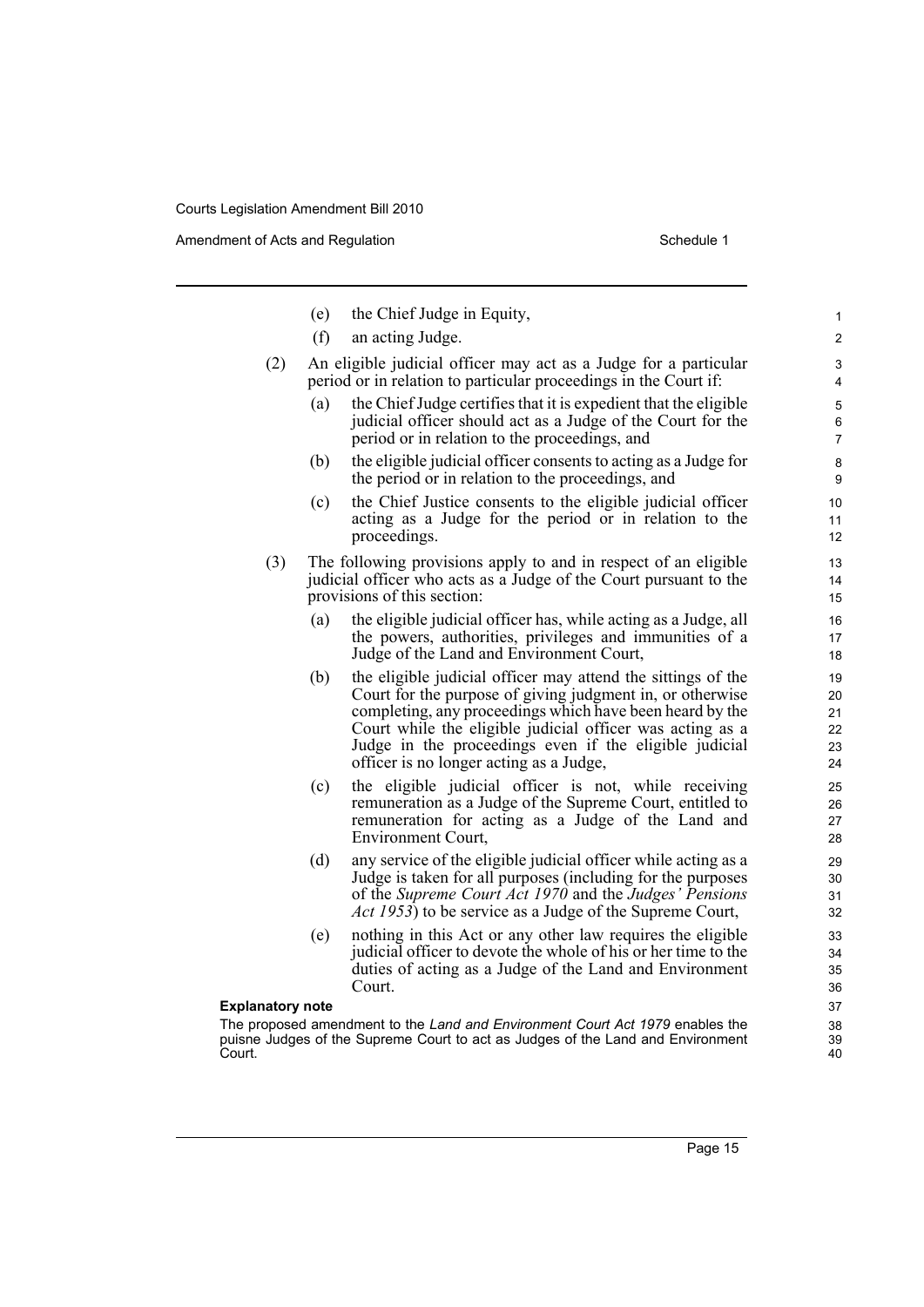Schedule 1 Amendment of Acts and Regulation

|     |                                                                               | 1.12 Legal Profession Act 2004 No 112                                                                                                                                                                                                                                                                                                                                                                                      | $\mathbf{1}$                      |  |  |
|-----|-------------------------------------------------------------------------------|----------------------------------------------------------------------------------------------------------------------------------------------------------------------------------------------------------------------------------------------------------------------------------------------------------------------------------------------------------------------------------------------------------------------------|-----------------------------------|--|--|
| [1] | <b>Section 302B</b>                                                           |                                                                                                                                                                                                                                                                                                                                                                                                                            | $\overline{c}$                    |  |  |
|     |                                                                               | Insert after section 302A:                                                                                                                                                                                                                                                                                                                                                                                                 | 3                                 |  |  |
|     | 302B                                                                          | Costs assessment is to take into account GST                                                                                                                                                                                                                                                                                                                                                                               | 4                                 |  |  |
|     |                                                                               | A costs assessor (or, in the case of a review of or an appeal<br>against a costs assessment, a panel under Subdivision 5 of<br>Division 11 or a court) is to take into account the GST (within the<br>meaning of the A New Tax System (Goods and Services Tax)<br><i>Act 1999</i> of the Commonwealth) referable to the provision of<br>legal services when making or reviewing a determination of legal<br>costs payable. | 5<br>6<br>7<br>8<br>9<br>10<br>11 |  |  |
| [2] |                                                                               | Section 329 Regulations to provide for fixed costs                                                                                                                                                                                                                                                                                                                                                                         | 12                                |  |  |
|     |                                                                               | Insert after section $329(1)(b)$ :                                                                                                                                                                                                                                                                                                                                                                                         | 13                                |  |  |
|     |                                                                               | (b1)<br>fixing the costs payable for legal services provided in<br>connection with small claims applications (within the<br>meaning of section 379 of the <i>Industrial Relations</i><br>Act 1996),                                                                                                                                                                                                                        | 14<br>15<br>16<br>17              |  |  |
| [3] |                                                                               | Section 362 Costs fixed by regulations or other legislation                                                                                                                                                                                                                                                                                                                                                                | 18                                |  |  |
|     |                                                                               | Insert " $(b1)$ ," after " $(b)$ ," in section 362 (1).                                                                                                                                                                                                                                                                                                                                                                    | 19                                |  |  |
| [4] | Schedule 9 Savings, transitional and other provisions                         |                                                                                                                                                                                                                                                                                                                                                                                                                            |                                   |  |  |
|     | Insert at the end of the Schedule (with appropriate Part and clause numbers): |                                                                                                                                                                                                                                                                                                                                                                                                                            |                                   |  |  |
|     | <b>Part</b>                                                                   | Provision consequent on enactment of<br><b>Courts Legislation Amendment Act 2010</b>                                                                                                                                                                                                                                                                                                                                       | 22<br>23                          |  |  |
|     |                                                                               | <b>Application of section 302B</b>                                                                                                                                                                                                                                                                                                                                                                                         | 24                                |  |  |
|     | (1)                                                                           | Section 302B (as inserted by the Courts Legislation Amendment<br><i>Act 2010</i> ) extends to any applications for the assessment of costs<br>made (but not determined) before the commencement of that<br>section.                                                                                                                                                                                                        | 25<br>26<br>27<br>28              |  |  |
|     | (2)                                                                           | However, section 302B does not extend to any application for a<br>review of, or any appeal against, an assessment of costs by a costs<br>assessor (whether the application for review or the appeal is made<br>before or after the commencement of that section) if the<br>assessment of costs was determined by the costs assessor before                                                                                 | 29<br>30<br>31<br>32<br>33        |  |  |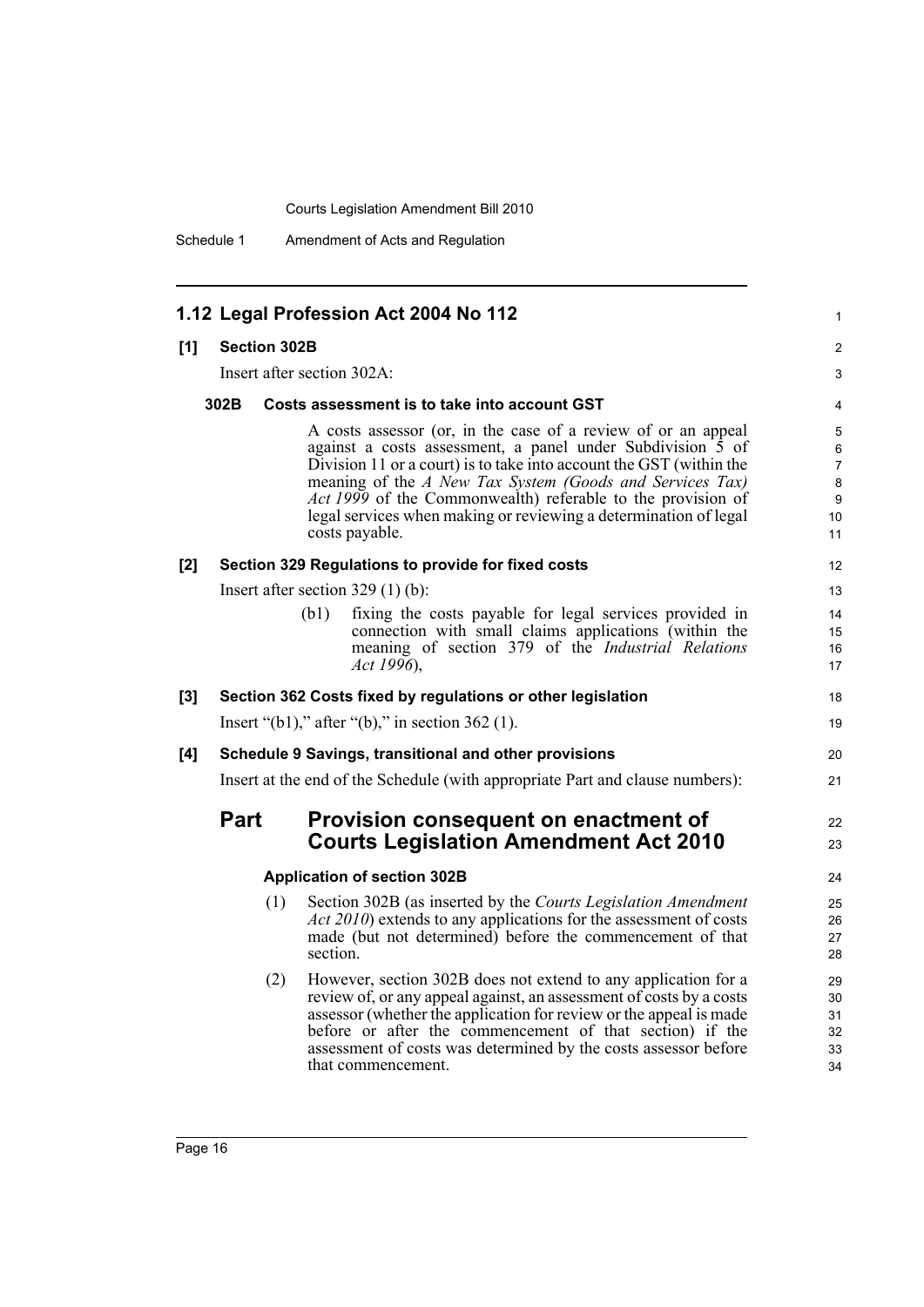|     |                   | (3)                     | For the purposes of this clause, an assessment of costs has been<br>determined by a costs assessor if a certificate setting out the cost<br>assessor's determination has been issued under section 368.                                                                                                                                                                                                                                                                                                                                                                                                                                                                                                                    | $\mathbf{1}$<br>2<br>3                                     |
|-----|-------------------|-------------------------|----------------------------------------------------------------------------------------------------------------------------------------------------------------------------------------------------------------------------------------------------------------------------------------------------------------------------------------------------------------------------------------------------------------------------------------------------------------------------------------------------------------------------------------------------------------------------------------------------------------------------------------------------------------------------------------------------------------------------|------------------------------------------------------------|
|     |                   | <b>Explanatory note</b> |                                                                                                                                                                                                                                                                                                                                                                                                                                                                                                                                                                                                                                                                                                                            | 4                                                          |
|     |                   |                         | Item [1] of the proposed amendments to the Legal Profession Act 2004 (the Act)<br>provides that the incidence of GST payable for legal services is to be taken into account<br>in determining legal costs that are payable in relation to the provision of those services.<br>The proposed amendment seeks to overcome uncertainty resulting from the decision<br>of the Court of Appeal in Boyce v McIntyre [2009] NSWCA 185 concerning whether the<br>GST referable to the provision of legal services can be taken into account by a costs<br>assessor. Item [4] enacts a transitional provision to confirm that the new provision<br>proposed to be inserted by item [1] extends to certain pending costs assessments. | 5<br>$\,6\,$<br>$\overline{7}$<br>8<br>9<br>10<br>11<br>12 |
|     |                   |                         | Item [2] of the proposed amendments to the Act enables the regulations to provide for<br>the fixing of the costs payable for legal services provided in connection with small<br>claims applications (within the meaning of section 379 of the Industrial Relations Act<br>1996). Item [3] of the proposed amendments makes a consequential amendment.                                                                                                                                                                                                                                                                                                                                                                     | 13<br>14<br>15<br>16                                       |
|     |                   |                         | 1.13 Local Court Act 2007 No 93                                                                                                                                                                                                                                                                                                                                                                                                                                                                                                                                                                                                                                                                                            | 17                                                         |
| [1] | <b>Section 14</b> |                         |                                                                                                                                                                                                                                                                                                                                                                                                                                                                                                                                                                                                                                                                                                                            | 18                                                         |
|     |                   |                         | Omit the section. Insert instead:                                                                                                                                                                                                                                                                                                                                                                                                                                                                                                                                                                                                                                                                                          | 19                                                         |
|     | 14                |                         | <b>The Chief Magistrate</b>                                                                                                                                                                                                                                                                                                                                                                                                                                                                                                                                                                                                                                                                                                | 20                                                         |
|     |                   | (1)                     | The Governor may appoint a qualified person to be the Chief<br>Magistrate of the Local Court.                                                                                                                                                                                                                                                                                                                                                                                                                                                                                                                                                                                                                              | 21<br>22                                                   |
|     |                   | (2)                     | A person is a <i>qualified person</i> if the person is:                                                                                                                                                                                                                                                                                                                                                                                                                                                                                                                                                                                                                                                                    | 23                                                         |
|     |                   |                         | (a)<br>a Magistrate, or                                                                                                                                                                                                                                                                                                                                                                                                                                                                                                                                                                                                                                                                                                    | 24                                                         |
|     |                   |                         | (b)<br>a Judge of the District Court.                                                                                                                                                                                                                                                                                                                                                                                                                                                                                                                                                                                                                                                                                      | 25                                                         |
|     |                   | (3)                     | The appointment may be made:                                                                                                                                                                                                                                                                                                                                                                                                                                                                                                                                                                                                                                                                                               | 26                                                         |
|     |                   |                         | by the commission of a person's appointment as a<br>(a)<br>Magistrate or a Judge of the District Court, or                                                                                                                                                                                                                                                                                                                                                                                                                                                                                                                                                                                                                 | 27<br>28                                                   |
|     |                   |                         | by a subsequent commission under the public seal of the<br>(b)<br>State.                                                                                                                                                                                                                                                                                                                                                                                                                                                                                                                                                                                                                                                   | 29<br>30                                                   |
|     |                   | (4)                     | The appointment of a person who is a Judge of the District Court<br>as the Chief Magistrate also operates to appoint the person as a<br>Magistrate.                                                                                                                                                                                                                                                                                                                                                                                                                                                                                                                                                                        | 31<br>32<br>33                                             |
|     |                   | (5)                     | If the Chief Magistrate also holds office as a Judge of the District<br>Court, the Chief Magistrate may (while holding office as the<br>Chief Magistrate) exercise the jurisdiction of the District Court if:                                                                                                                                                                                                                                                                                                                                                                                                                                                                                                              | 34<br>35<br>36                                             |
|     |                   |                         | the Chief Magistrate is requested to do so by the Chief<br>(a)<br>Judge of the District Court in relation to particular<br>proceedings before that Court, and                                                                                                                                                                                                                                                                                                                                                                                                                                                                                                                                                              | 37<br>38<br>39                                             |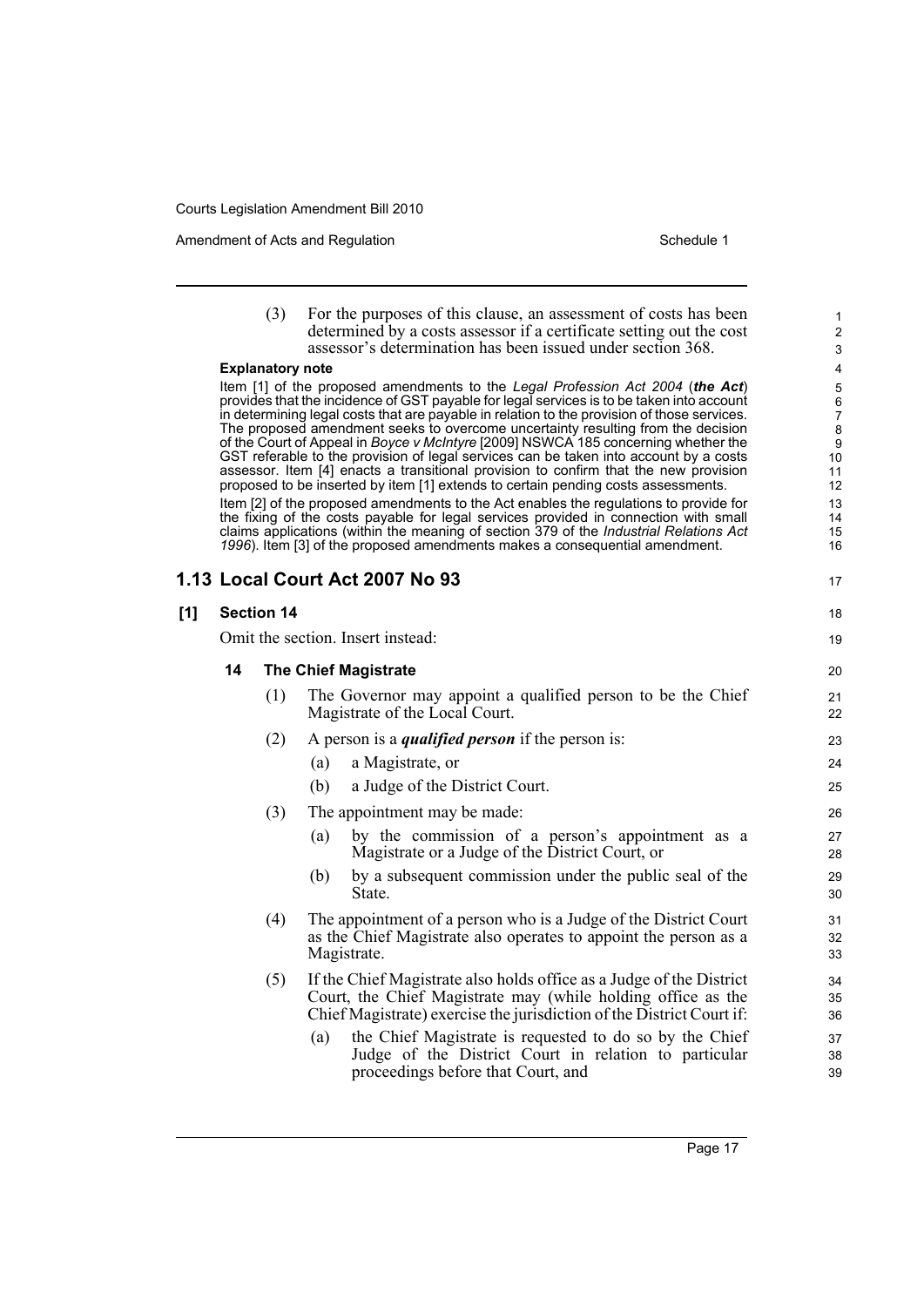|       | Schedule 1 |      | Amendment of Acts and Regulation                                                                                                                                                                                                                                                                                                                                                                                                                                                                                                                                                                                                 |                                                    |
|-------|------------|------|----------------------------------------------------------------------------------------------------------------------------------------------------------------------------------------------------------------------------------------------------------------------------------------------------------------------------------------------------------------------------------------------------------------------------------------------------------------------------------------------------------------------------------------------------------------------------------------------------------------------------------|----------------------------------------------------|
|       |            |      | (b)<br>the Chief Magistrate agrees to the request.<br>Note. Section 13 of the District Court Act 1973 enables the Governor to<br>appoint the Chief Magistrate as a Judge of the District Court.                                                                                                                                                                                                                                                                                                                                                                                                                                  | $\mathbf{1}$<br>$\overline{c}$<br>3                |
|       |            | (6)  | Subsection (5) has effect despite clause 5 (Effect of employment<br>as Magistrate) of Schedule 1.                                                                                                                                                                                                                                                                                                                                                                                                                                                                                                                                | 4<br>5                                             |
|       |            | (7)  | Part 2 of Schedule 1 has effect with respect to the Chief<br>Magistrate.                                                                                                                                                                                                                                                                                                                                                                                                                                                                                                                                                         | 6<br>$\overline{7}$                                |
| $[2]$ |            |      | <b>Schedule 1 Provisions relating to Magistrates</b>                                                                                                                                                                                                                                                                                                                                                                                                                                                                                                                                                                             | 8                                                  |
|       |            |      | Omit "A" from clause 6. Insert instead "Subject to clause 10A, a".                                                                                                                                                                                                                                                                                                                                                                                                                                                                                                                                                               | 9                                                  |
| [3]   |            |      | Schedule 1, clause 7                                                                                                                                                                                                                                                                                                                                                                                                                                                                                                                                                                                                             | 10                                                 |
|       |            |      | Omit "clause 8" from clause 7 (6). Insert instead "clauses 8 and 10B".                                                                                                                                                                                                                                                                                                                                                                                                                                                                                                                                                           | 11                                                 |
| [4]   |            |      | Schedule 1, clause 10                                                                                                                                                                                                                                                                                                                                                                                                                                                                                                                                                                                                            | 12                                                 |
|       |            |      | Insert after clause $10(2)$ :                                                                                                                                                                                                                                                                                                                                                                                                                                                                                                                                                                                                    | 13                                                 |
|       |            | (2A) | The Governor may not grant an approval under subclause (2) if<br>the Chief Magistrate holds office as a Judge of the District Court<br>unless the Chief Magistrate also seeks to resign from office as a<br>Judge.                                                                                                                                                                                                                                                                                                                                                                                                               | 14<br>15<br>16<br>17                               |
| [5]   |            |      | Schedule 1, clauses 10A and 10B                                                                                                                                                                                                                                                                                                                                                                                                                                                                                                                                                                                                  | 18                                                 |
|       |            |      | Insert after clause 10:                                                                                                                                                                                                                                                                                                                                                                                                                                                                                                                                                                                                          | 19                                                 |
|       | 10A        |      | <b>Remuneration of Chief Magistrate who is District Court Judge</b>                                                                                                                                                                                                                                                                                                                                                                                                                                                                                                                                                              | 20                                                 |
|       |            |      | If the Chief Magistrate also holds office as a Judge of the District<br>Court, the Chief Magistrate is not entitled to receive<br>remuneration as a Magistrate or the Chief Magistrate while he or<br>she receives remuneration as a Judge.<br>Note. Section 13 (3) (a) of the District Court Act 1973 provides that<br>where the Chief Magistrate also holds office as a Judge of the District<br>Court, his or her service as the Chief Magistrate counts as service as a<br>Judge of that Court for the purposes of receiving the remuneration and<br>superannuation entitlements to which a Judge of that Court is entitled. | 21<br>22<br>23<br>24<br>25<br>26<br>27<br>28<br>29 |
|       | 10B        |      | Superannuation entitlements of Chief Magistrate who is District<br><b>Court Judge</b>                                                                                                                                                                                                                                                                                                                                                                                                                                                                                                                                            | 30<br>31                                           |
|       |            | (1)  | This clause applies to the Chief Magistrate if the Chief<br>Magistrate:                                                                                                                                                                                                                                                                                                                                                                                                                                                                                                                                                          | 32<br>33                                           |
|       |            |      | is appointed as a Judge of the District Court at the same<br>(a)<br>time as being appointed as the Chief Magistrate or while he<br>or she holds office as the Chief Magistrate, and                                                                                                                                                                                                                                                                                                                                                                                                                                              | 34<br>35<br>36                                     |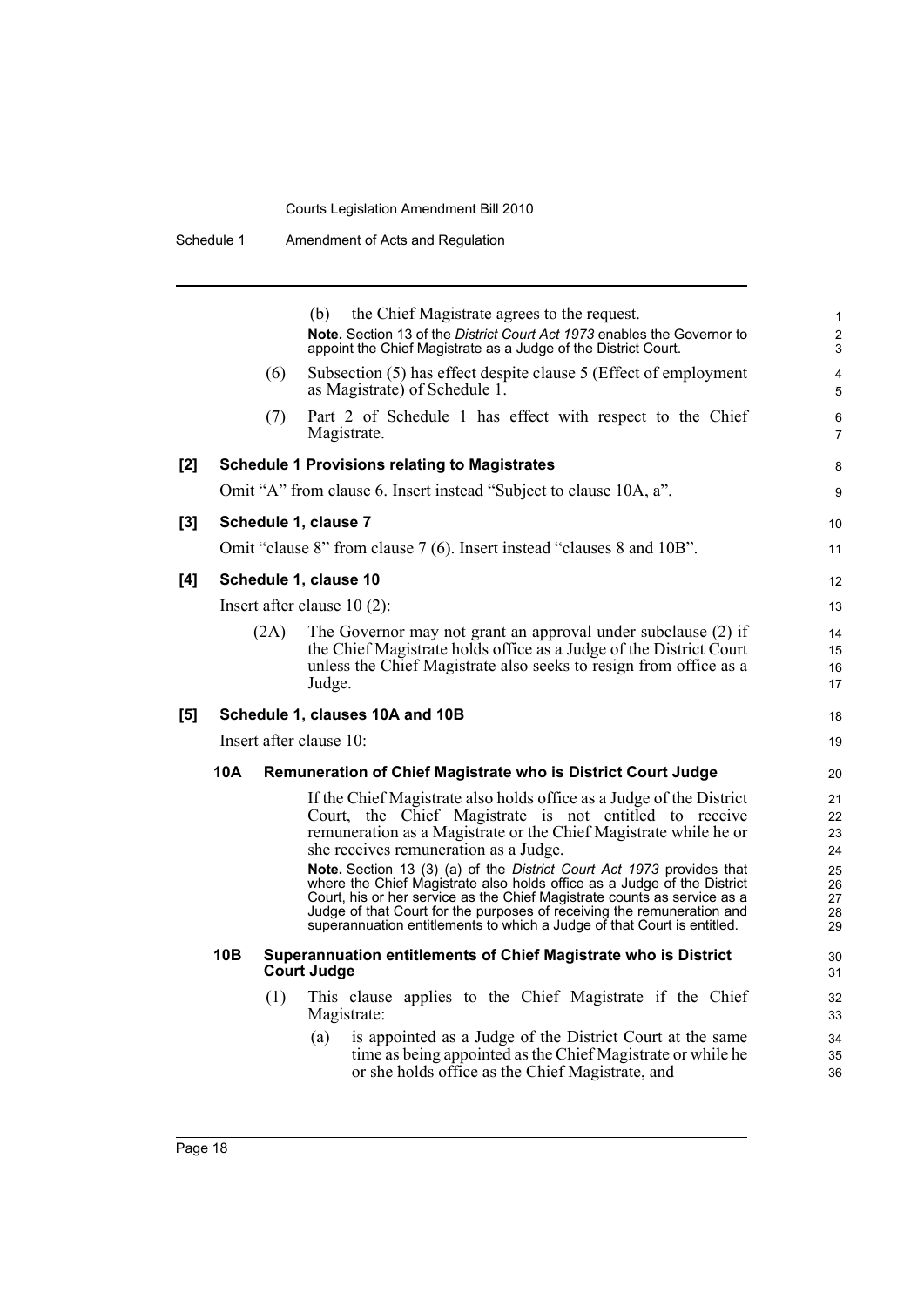|     |      | (b)                                 | is a contributor to a State public sector superannuation<br>scheme immediately before being appointed as a Judge.                                                                                                                                                                                    | $\mathbf{1}$<br>$\overline{2}$ |
|-----|------|-------------------------------------|------------------------------------------------------------------------------------------------------------------------------------------------------------------------------------------------------------------------------------------------------------------------------------------------------|--------------------------------|
|     | (2)  | Magistrate:                         | When this clause applies to the Chief Magistrate, the Chief                                                                                                                                                                                                                                          | 3<br>4                         |
|     |      | (a)                                 | ceases on his or her appointment as a Judge to be an<br>employee who is entitled to be a contributor under the<br>State public sector superannuation scheme concerned, and                                                                                                                           | 5<br>6<br>$\overline{7}$       |
|     |      | (b)<br>scheme.                      | is taken on that appointment to have preserved his or her<br>superannuation benefits under the scheme in accordance<br>with the relevant statutory provisions governing the                                                                                                                          | 8<br>9<br>10<br>11             |
|     | (3)  | This clause does not:               |                                                                                                                                                                                                                                                                                                      | 12                             |
|     |      | (a)                                 | prevent the Chief Magistrate from contributing to the FSS<br>Fund in a capacity other than as an employee within the<br>meaning of the <i>First State Superannuation Act 1992</i> if he<br>or she is permitted to do so by the trust deed under which<br>the Fund is maintained and administered, or | 13<br>14<br>15<br>16<br>17     |
|     |      | (b)<br>superannuation schemes.      | otherwise affect the provisions of any other Act or<br>regulation relating to the rights of contributors under                                                                                                                                                                                       | 18<br>19<br>20                 |
|     | (4)  | In this clause:                     |                                                                                                                                                                                                                                                                                                      | 21                             |
|     |      | Superannuation Act 1992.            | <b>FSS Fund</b> means the Fund within the meaning of the First State                                                                                                                                                                                                                                 | 22<br>23                       |
|     |      | following:                          | <b>State public sector superannuation scheme</b> means each of the                                                                                                                                                                                                                                   | 24<br>25                       |
|     |      | (a)<br>Administration Act 1996,     | a STC scheme within the meaning of the Superannuation                                                                                                                                                                                                                                                | 26<br>27                       |
|     |      | the FSS Fund,<br>(b)                |                                                                                                                                                                                                                                                                                                      | 28                             |
|     |      | (c)<br>the purposes of this clause. | any other scheme or fund prescribed by the regulations for                                                                                                                                                                                                                                           | 29<br>30                       |
| [6] |      |                                     | Schedule 4 Savings, transitional and other provisions                                                                                                                                                                                                                                                | 31                             |
|     |      |                                     | Insert at the end of the Schedule (with appropriate Part and clause numbers):                                                                                                                                                                                                                        | 32                             |
|     | Part |                                     | Provision consequent on enactment of                                                                                                                                                                                                                                                                 | 33                             |
|     |      |                                     | <b>Courts Legislation Amendment Act 2010</b>                                                                                                                                                                                                                                                         | 34                             |
|     |      |                                     | <b>Effect of amendments on current Chief Magistrate</b>                                                                                                                                                                                                                                              | 35                             |
|     |      |                                     | A person who holds office as the Chief Magistrate immediately<br>before the substitution of section 14 by the Courts Legislation                                                                                                                                                                     | 36<br>37                       |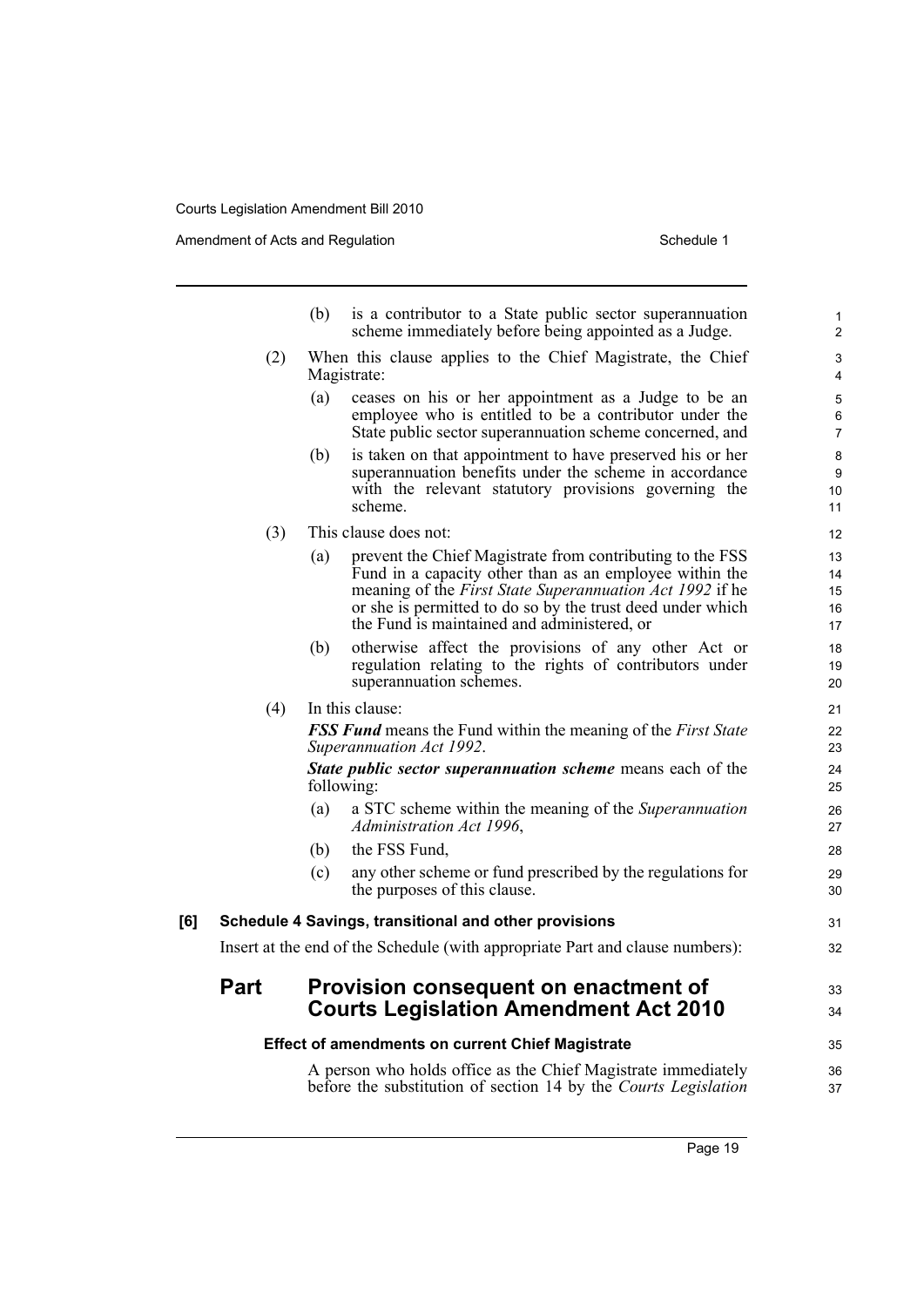Schedule 1 Amendment of Acts and Regulation

*Amendment Act 2010* continues to hold office as such for the purposes of section 14 (as substituted).

23

24 25

#### **Explanatory note**

Item [1] of the proposed amendments to the *Local Court Act 2007* (*the Act*) is consequential on the amendments made by Schedule 1.9 to the *District Court Act 1973* that enable the Governor to appoint the Chief Magistrate of the Local Court as a Judge of the District Court. The proposed amendment enables a Chief Magistrate who also holds office as a Judge of the District Court to exercise jurisdiction as a Judge while in office as the Chief Magistrate.

Item [4] of the proposed amendments to the Act ensures that if the Chief Magistrate is a Judge of the District Court, the Chief Magistrate cannot resign the office of Chief Magistrate without also resigning office as a Magistrate if the Chief Magistrate intends to continue in office as a Judge.

Item [5] of the proposed amendments to the Act ensures that a Chief Magistrate who also holds office as a Judge of the District Court is only entitled to receive remuneration as a Judge while he or she holds office as a Judge. The proposed amendment also deals with the superannuation entitlements of a Chief Magistrate who is appointed as a Judge at the same time or after being appointed as the Chief Magistrate. Items [2] and [3] of the proposed amendments make consequential amendments.

Item [6] of the proposed amendments to the Act confirms that the amendment proposed to be made by item [1] does not affect the continued efficacy of the current Chief Magistrate's appointment.

## **1.14 Supreme Court Act 1970 No 52**

### **Section 37B**

Insert after section 37A:

### **37B Land and Environment Court Judges may act as Supreme Court Judges**

- (1) This section applies to the Chief Judge and each of the other Judges of the Land and Environment Court (an *eligible judicial officer*), but not to an acting Judge of that Court.
- (2) An eligible judicial officer may act as a Judge for a particular period or in relation to particular proceedings in the Court if:
	- (a) the Chief Justice certifies that it is expedient that the eligible judicial officer should act as a Judge of the Court for the period or in relation to the proceedings, and
	- (b) the eligible judicial officer consents to acting as a Judge for the period or in relation to the proceedings, and
	- (c) in the case where the eligible judicial officer is not the Chief Judge of the Land and Environment Court—the Chief Judge consents to the eligible judicial officer acting as a Judge for the period or in relation to the proceedings.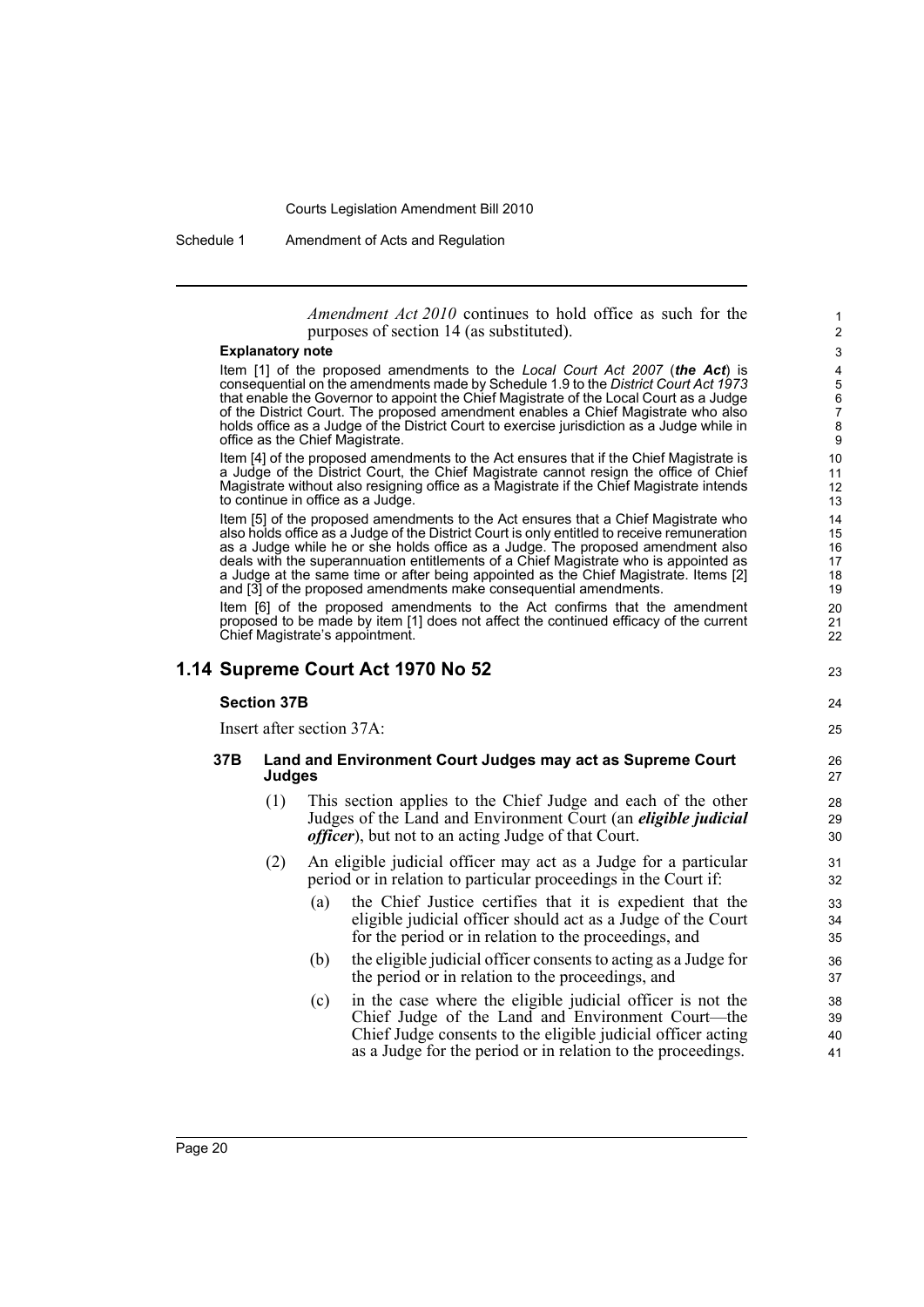Amendment of Acts and Regulation Schedule 1 and Schedule 1

- (3) The following provisions apply to and in respect of an eligible judicial officer who acts as a Judge of the Court pursuant to the provisions of this section:
	- (a) the eligible judicial officer has, while acting as a Judge, all the powers, authorities, privileges and immunities of a Judge of the Supreme Court,
	- (b) the eligible judicial officer may attend the sittings of the Court for the purpose of giving judgment in, or otherwise completing, any proceedings which have been heard by the Court while the eligible judicial officer was acting as a Judge in the proceedings even if the eligible judicial officer is no longer acting as a Judge,
	- (c) the eligible judicial officer is not, while receiving remuneration as a Judge of the Land and Environment Court, entitled to remuneration for acting as a Judge of the Supreme Court,
	- (d) any service of the eligible judicial officer while acting as a Judge is taken for all purposes (including for the purposes of the *Land and Environment Court Act 1979* and the *Judges' Pensions Act 1953*) to be service as a Judge of the Land and Environment Court,
	- (e) nothing in this Act or any other law requires the eligible judicial officer to devote the whole of his or her time to the duties of acting as a Judge of the Supreme Court.
- (4) If the eligible judicial officer holds office as the Chief Judge of the Land and Environment Court, a reference in subsection  $(3)$  to remuneration or service as a Judge of the Land and Environment Court is to be read as a reference to remuneration or service in that office.
- (5) Nothing in this section limits the operation of section 37A, or of section 3 of the *Criminal Appeal Act 1912*, in their application to the Chief Judge of the Land and Environment Court.

### **Explanatory note**

The proposed amendment to the *Supreme Court Act 1970* enables the Chief Judge and the other Judges of the Land and Environment Court to act as Judges of the Supreme Court.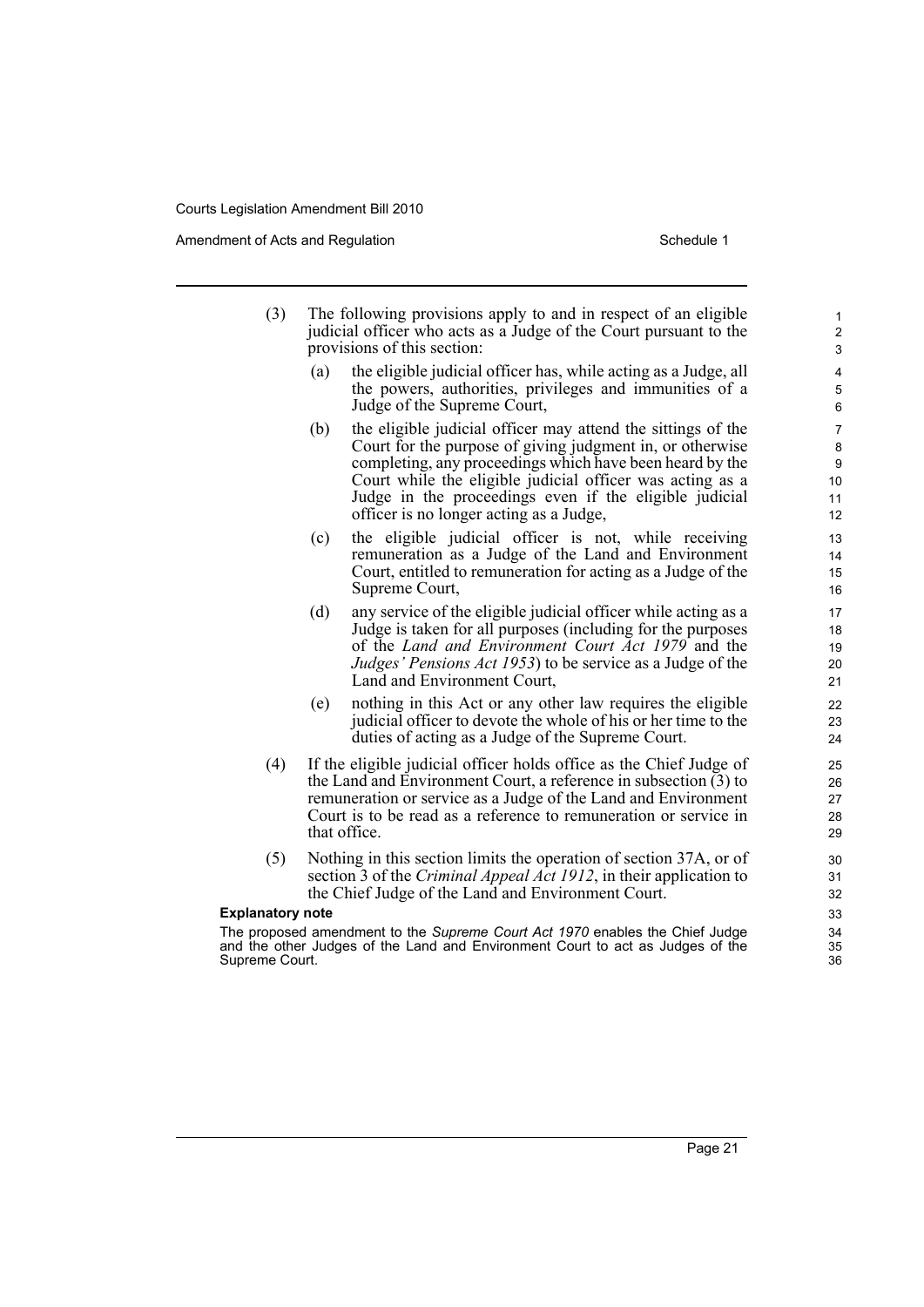Schedule 1 Amendment of Acts and Regulation

|       |    |                    | 1.15 Victims Support and Rehabilitation Act 1996 No 115                                                                                                                                                                                                                                                                                                                                                                                                                                                                                                                                                                                                                                                                                                                                                                      | $\mathbf 1$                                                                    |
|-------|----|--------------------|------------------------------------------------------------------------------------------------------------------------------------------------------------------------------------------------------------------------------------------------------------------------------------------------------------------------------------------------------------------------------------------------------------------------------------------------------------------------------------------------------------------------------------------------------------------------------------------------------------------------------------------------------------------------------------------------------------------------------------------------------------------------------------------------------------------------------|--------------------------------------------------------------------------------|
| [1]   |    |                    | Section 79 Imposition of compensation levy                                                                                                                                                                                                                                                                                                                                                                                                                                                                                                                                                                                                                                                                                                                                                                                   | $\overline{2}$                                                                 |
|       |    |                    | Omit "\$140" from section 79 (1) (a). Insert instead "\$148".                                                                                                                                                                                                                                                                                                                                                                                                                                                                                                                                                                                                                                                                                                                                                                | 3                                                                              |
| [2]   |    | Section 79 (1) (b) |                                                                                                                                                                                                                                                                                                                                                                                                                                                                                                                                                                                                                                                                                                                                                                                                                              | 4                                                                              |
|       |    |                    | Omit "\$60". Insert instead "\$64".                                                                                                                                                                                                                                                                                                                                                                                                                                                                                                                                                                                                                                                                                                                                                                                          | 5                                                                              |
| $[3]$ |    | <b>Section 80</b>  |                                                                                                                                                                                                                                                                                                                                                                                                                                                                                                                                                                                                                                                                                                                                                                                                                              | 6                                                                              |
|       |    |                    | Omit the section. Insert instead:                                                                                                                                                                                                                                                                                                                                                                                                                                                                                                                                                                                                                                                                                                                                                                                            | $\overline{7}$                                                                 |
|       |    |                    |                                                                                                                                                                                                                                                                                                                                                                                                                                                                                                                                                                                                                                                                                                                                                                                                                              |                                                                                |
|       | 80 | (1)<br>(2)         | <b>CPI adjustments of compensation levy</b><br>Starting at the end of the 2010–2011 financial year, each of the<br>amounts of the levy payable under section $79(1)$ is to be adjusted<br>as provided by this section at the end of each financial year (the<br><i>current financial year</i> ) to provide a <i>new amount</i> for the next<br>financial year. The new amount applies for the next financial year<br>and replaces the amount that applied for the current financial<br>year.<br>The new amount for a financial year is to be calculated in<br>accordance with the following formula:<br>$A = \frac{L \times B}{C}$<br>where:<br>A is the new amount being calculated.<br>L is the amount of the levy for the current financial year.<br><b>B</b> is the Sydney CPI number for March in the current financial | 8<br>9<br>10<br>11<br>12<br>13<br>14<br>15<br>16<br>17<br>18<br>19<br>20<br>21 |
|       |    |                    | year.<br>$C$ is the Sydney CPI number for March in the financial year<br>before the current financial year.                                                                                                                                                                                                                                                                                                                                                                                                                                                                                                                                                                                                                                                                                                                  | 22<br>23<br>24                                                                 |
|       |    | (3)                | Before the end of each financial year (starting with the<br>2010–2011 financial year), the Minister is to publish a notice on<br>the NSW legislation website of the amounts that are to apply for<br>the purposes of section 79 for the next financial year. Failure to<br>publish the notice or late publication of the notice does not affect<br>the validity of an adjustment under this section.                                                                                                                                                                                                                                                                                                                                                                                                                         | 25<br>26<br>27<br>28<br>29<br>30                                               |
|       |    | (4)                | If the amount calculated pursuant to an adjustment under this<br>section as the new amount for a financial year is not a whole<br>number of dollars, the amount is to be rounded up to the nearest<br>whole dollar.                                                                                                                                                                                                                                                                                                                                                                                                                                                                                                                                                                                                          | 31<br>32<br>33<br>34                                                           |
|       |    |                    |                                                                                                                                                                                                                                                                                                                                                                                                                                                                                                                                                                                                                                                                                                                                                                                                                              |                                                                                |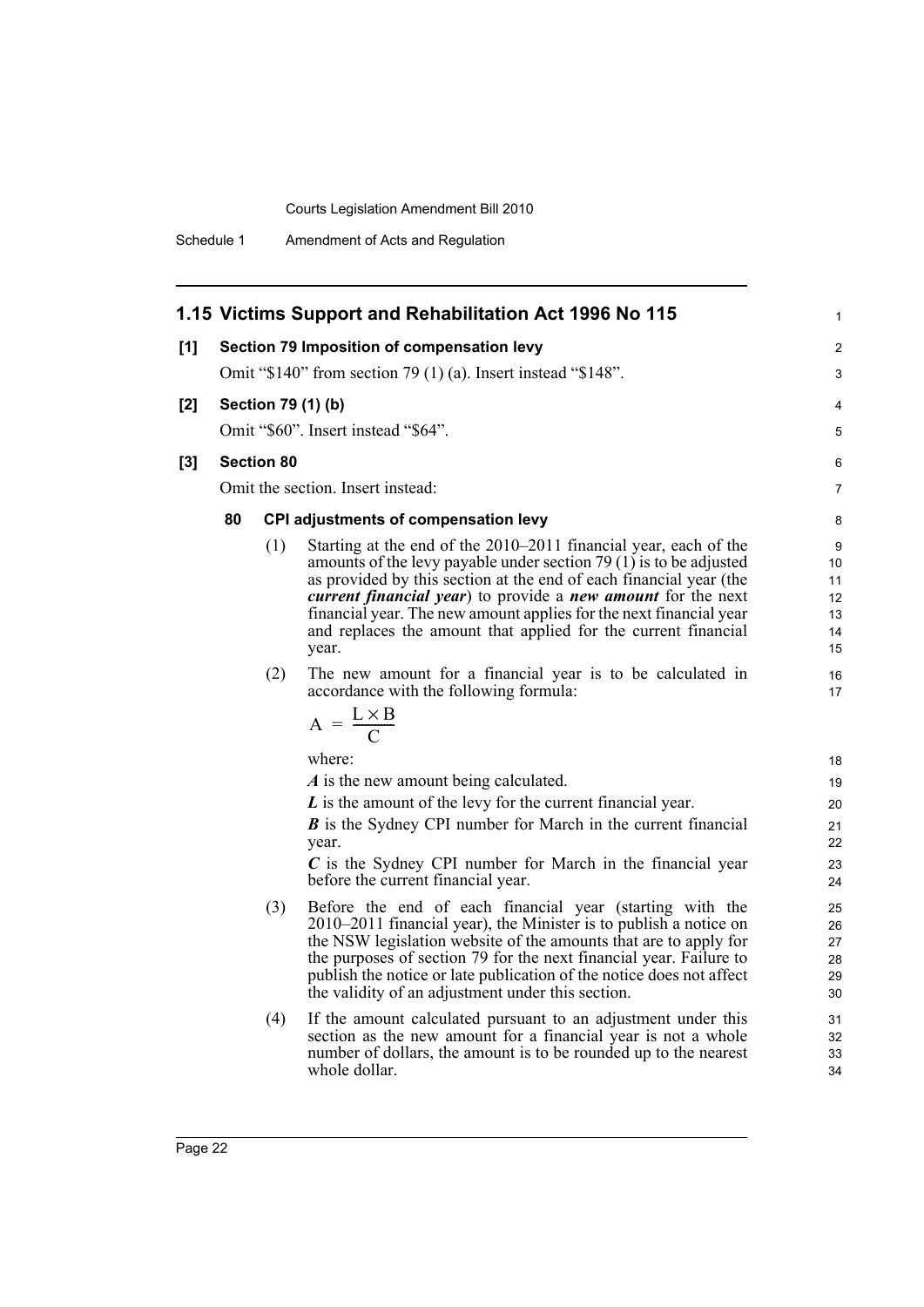|     | (5)                     | If an adjustment under this section would result in the new<br>amount for the next financial year being less than the amount for<br>the current financial year, the new amount for the next financial<br>year is to be the same as the amount for the current financial year. | 1<br>$\overline{c}$<br>3<br>4 |
|-----|-------------------------|-------------------------------------------------------------------------------------------------------------------------------------------------------------------------------------------------------------------------------------------------------------------------------|-------------------------------|
|     | (6)                     | The new amount for a financial year is to be adjusted in<br>accordance with the regulations if the Australian Statistician:                                                                                                                                                   | 5<br>6                        |
|     |                         | stops issuing Sydney CPI numbers, or<br>(a)                                                                                                                                                                                                                                   | 7                             |
|     |                         | fails to issue a relevant Sydney CPI number before the start<br>(b)<br>of the financial year for which the new amount is required<br>to be calculated.                                                                                                                        | 8<br>9<br>10                  |
|     | (7)                     | It is to be presumed, in the absence of evidence to the contrary,<br>that any amounts specified in a notice published under this<br>section for a particular financial year are correct.                                                                                      | 11<br>12<br>13                |
|     | (8)                     | In this section:                                                                                                                                                                                                                                                              | 14                            |
|     |                         | <i>financial year</i> means a year starting on 1 July.                                                                                                                                                                                                                        | 15                            |
|     |                         | <b>Sydney CPI number</b> means the Consumer Price Index (All<br>Groups Index) for Sydney issued by the Australian Statistician.                                                                                                                                               | 16<br>17                      |
| [4] |                         | Schedule 3 Savings, transitional and other provisions                                                                                                                                                                                                                         | 18                            |
|     |                         | Insert at the end of the Schedule (with appropriate Part and clause numbers):                                                                                                                                                                                                 | 19                            |
|     | Part                    | Provision consequent on enactment of<br><b>Courts Legislation Amendment Act 2010</b>                                                                                                                                                                                          | 20<br>21                      |
|     |                         | Payment of levies payable under section 79                                                                                                                                                                                                                                    | 22                            |
|     |                         | Any amount that a person was liable to pay under section $79(1)$                                                                                                                                                                                                              | 23                            |
|     |                         | immediately before the commencement of the amendments made<br>to this Act by the Courts Legislation Amendment Act 2010                                                                                                                                                        | 24<br>25                      |
|     |                         | continues to be payable after the commencement of those<br>amendments.                                                                                                                                                                                                        | 26<br>27                      |
|     | Commencement            |                                                                                                                                                                                                                                                                               | 28                            |
|     |                         | The amendments to the Victims Support and Rehabilitation Act 1996 (the Act)                                                                                                                                                                                                   | 29                            |
|     |                         | commence, or are taken to have commenced, on 1 July 2010.                                                                                                                                                                                                                     | 30                            |
|     | <b>Explanatory note</b> |                                                                                                                                                                                                                                                                               | 31                            |
|     |                         | Items [1] and [2] of the proposed amendments to the Act update the amounts of<br>compensation levy payable by offenders by reference to changes in the consumer<br>price index since the amounts were first inserted in the Act.                                              | 32<br>33<br>34                |
|     |                         | Item [3] of the proposed amendments to the Act re-enacts in plainer English the<br>provisions concerning the adjustment of the amounts of compensation levy payable by                                                                                                        | 35<br>36                      |
|     |                         |                                                                                                                                                                                                                                                                               |                               |